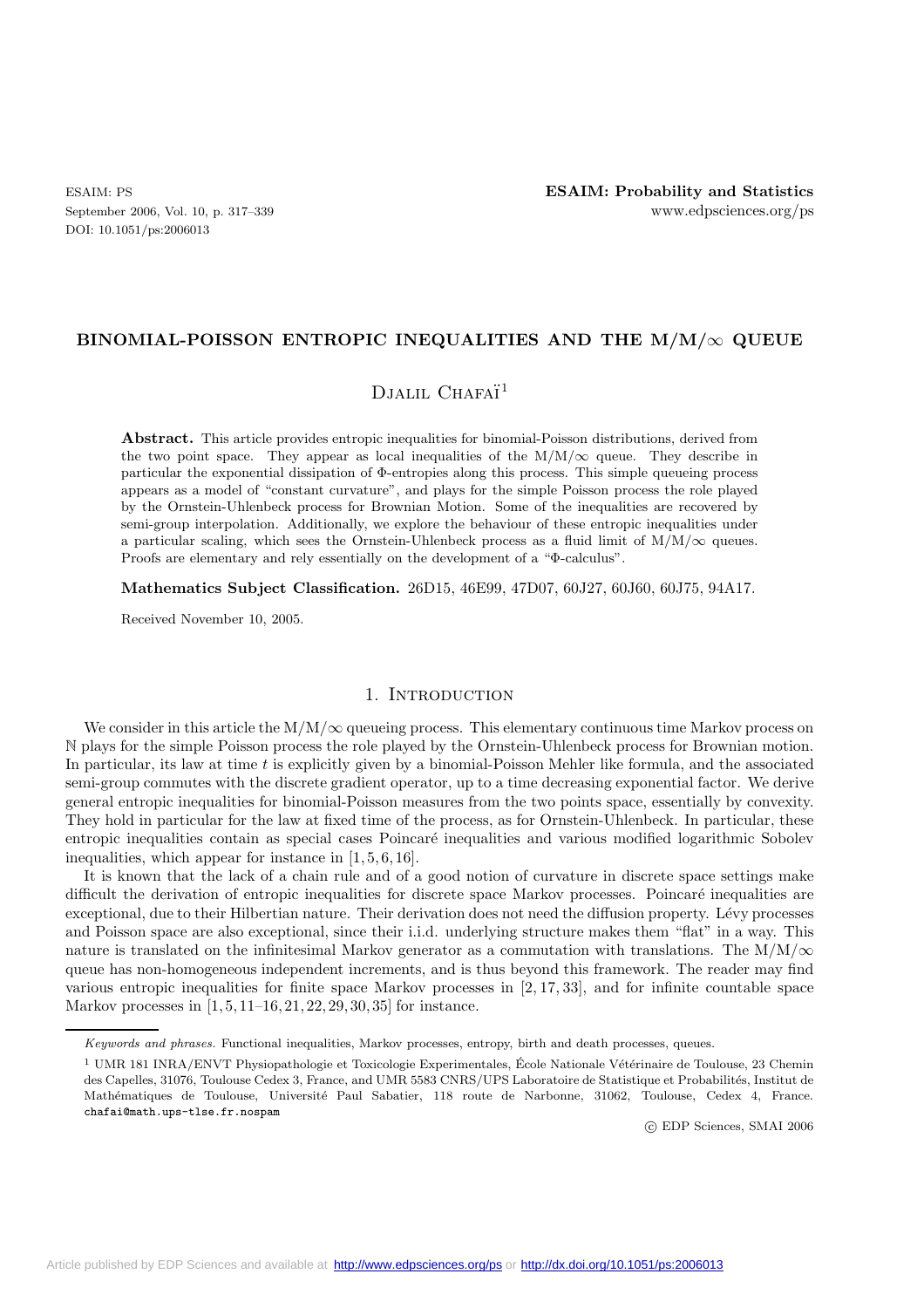Birth and death processes are the discrete space analogue of diffusion processes. However, they are not diffusions, and specific diffusion tools like Bakry-Emery  $\Gamma_2$  calculus are of difficult usage for such processes. It follows from our study that the  $M/M/\infty$  queueing process can serve as a model of "constant curvature" on N. It is known that convexity may serve as an alternative to the diffusion property, as presented for instance in [11, 35]. In this article, we circumvent the lack of chain rule by elementary convexity bounds for germs of discrete Dirichlet forms. This work can be seen as a continuation of [11], and was initially motivated by the time inhomogeneous  $M/M/\infty$  queue which appears in the biological problem studied in [10]. The notion of queueing process is widely used in applied probability. The reader may find a modern introduction to queueing processes in the book [31] by Robert, in connection with random networks, general Markov processes, martingales, and point processes. This large family of Markov processes contains, as particular cases, the simple Poisson process, the continuous time simple random walk on N, and more generally all continuous time birth and death processes on N.

The approach and results of this article may be extended by various ways. The first step is to consider birth and death processes on N or Z, and then on  $\mathbb{N}^d$  or  $\mathbb{Z}^d$  with interactions. Some versions of such models where already considered in the statistical mechanics literature, at least for Poincaré and modified logarithmic Sobolev inequalities, see for instance [5, 13–16], and references therein. These extensions concern continuous time processes on a discrete space  $E$  with generator of the form

$$
\mathbf{L}(f)(x) = \int_E (f(y) - f(x)) \, d\gamma_x(y),
$$

where  $\gamma_x$  is the "jump measure" at point x, which is a finite Borel measure on E. Another possibility is to consider Volterra processes driven by a simple Poisson process, possibly together with Clark-Ocone formulas as in [2, 35] for instance. We hope that some of these extensions will make the matter of forthcoming articles. We have in mind the construction of a functional bridge between discrete space Markov processes and "curved" diffusion processes, which complements, by mean of quantitative functional inequalities, the approximation in law. The recent articles [5, 8, 13–16, 19–21] may help for such a program.

The entropic inequalities that we consider in this article can be called "Φ-Sobolev inequalities" since they involve a Φ-entropy and a Φ-Dirichlet form. They contain in particular Poincaré inequalities and "L<sup>1</sup>"-logarithmic-Sobolev inequalities. As presented in [11], they hold, under convexity assumptions on  $\Phi$ , for log-concave measures on  $\mathbb{R}^d$ , for diffusions on manifolds with positive bounded below curvature, for many Wiener measures, for Poisson space, and for many Lévy processes. Their genericity on  $\Phi$  is particularly interesting in discrete space settings for which no chain rule is available. The aim of this article is to extend these entropic inequalities to discrete space processes, beyond the i.i.d. increments case, in particular, beyond Lévy processes and Poisson space.

This work goes beyond many results of [6], in terms of entropies, Dirichlet forms, and measures. We show how the entropic inequalities are scaled when the discrete space curved process  $(M/M/\infty)$  approximates a curved diffusion process (Ornstein-Uhlenbeck). This work can thus be seen as a precise and instructive case study. Many aspects are still valid for more general birth and death processes, and we believe that the entropic inequalities that we consider here hold for interacting birth and death processes. However, a lot of work is still needed to achieve this objective. In particular, and to our knowledge, a good notion of curvature is still lacking for interacting birth and death processes. Viewed as a unidimensional (*e.g.* single site) particle system, the  $M/M/\infty$  queue is not conservative. It can be viewed as a particular unidimensional case of the processes considered in [13–16]

**Outline of the rest of the article.** In the introduction, the definition of the  $M/M/\infty$  queueing process is followed by the presentation of links and analogies with the Ornstein-Uhlenbeck process, and then by the introduction of the  $\Phi$ -entropy together with the  $A - B - C$  transforms of  $\Phi$ . Section two is a two point space approach to binomial-Poisson entropic inequalities. In Section three, we address the exponential decay of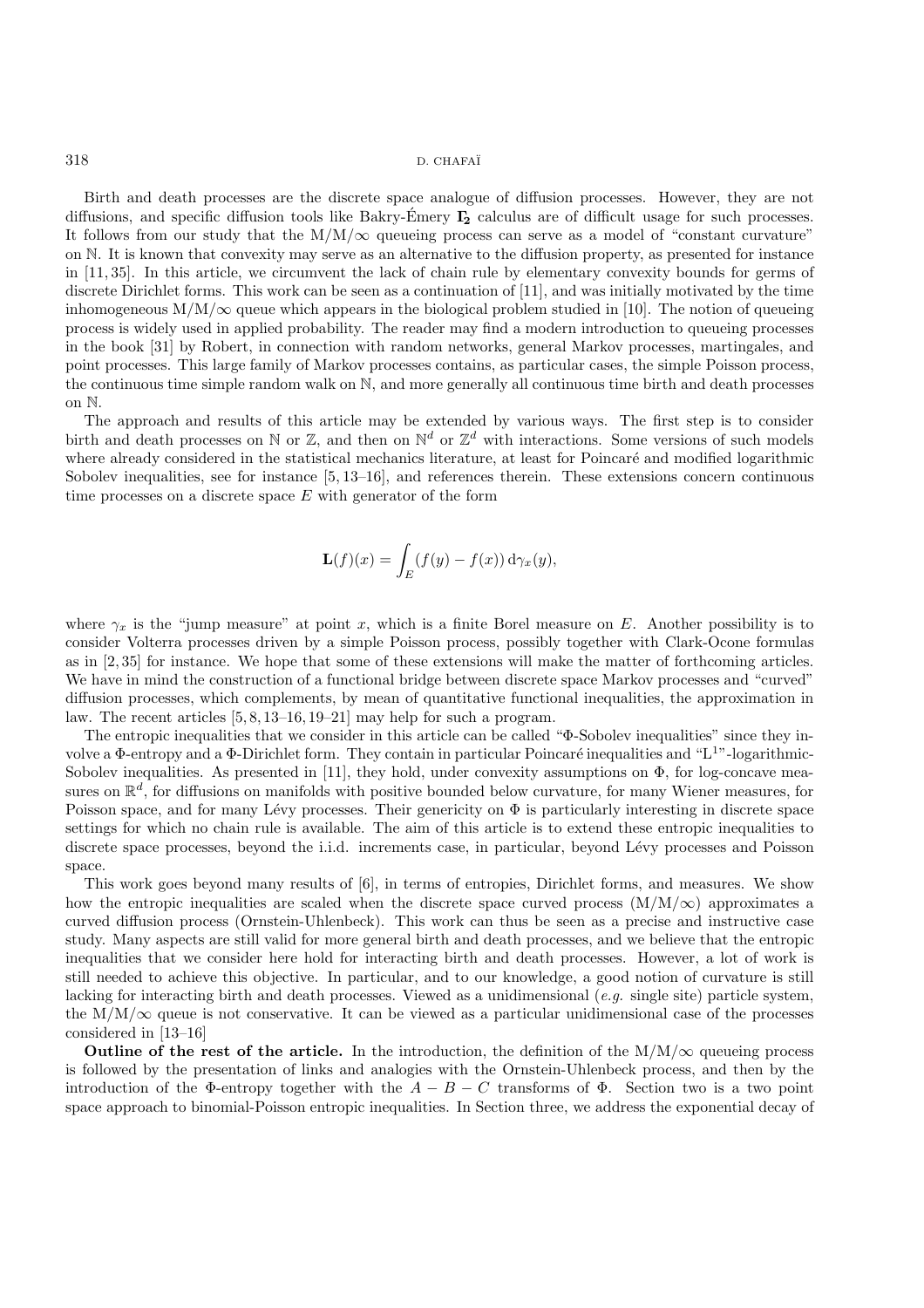Φ-entropy functionals along the M/M/∞ queue, we give various proofs of entropic inequalities by using semigroup interpolations, and we use a scaling limit to recover Gaussian inequalities for the Ornstein-Uhlenbeck process. The fourth and last section is devoted to key convexity properties related to the  $A-B-C$  transforms.

### 1.1. The  $M/M/\infty$  queueing process

The M/M/ $\infty$  queue with input rate  $\lambda \geq 0$  and service rate  $\mu \geq 0$  is a particular space-inhomogeneous and time-homogeneous birth and death process on N. Let  $X_t$  be the number of customers in the queue – i.e. the length of the queue – at time t. The name " $M/M/\infty$ " comes from Kendall's classification of simple queueing processes. It corresponds to an infinite number of servers with random memoryless inter-arrivals (first M) and service times (second M), see for instance [31], p. xiii. Since the number of servers is infinite, each client gets immediately his own dedicated server, and the length of the queue is exactly the number of busy servers. The infinitesimal Markov generator **L** of the M/M/ $\infty$  queue  $(X_t)_{t\geq0}$  is given for any  $f : \mathbb{N} \to \mathbb{R}$  and any  $n \in \mathbb{N}$  by

$$
\mathbf{L}(f)(n) = n\mu \mathbf{D}^*(f)(n) + \lambda \mathbf{D}(f)(n),\tag{1}
$$

where the discrete gradients D and D<sup>∗</sup> are defined respectively for any  $f : \mathbb{Z} \to \mathbb{R}$  and any  $n \in \mathbb{N}$  by

$$
D(f)(n) := f(n+1) - f(n) \text{ and } D^*(f)(n) := f(n-1) - f(n).
$$
 (2)

The operators D and D<sup>∗</sup> commute with translations, but **L** does not. Notice that  $f(-1)$  does not need to be defined in (1) since it is multiplied by 0. The stared notation for  $D^*$  comes from the fact that  $D^*$  is the adjoint of D with respect to the counting measure on Z. The identity  $DD^* = D^*D = -(D + D^*)$  leads to a polarised version of the infinitesimal generator (1),

$$
\mathbf{L}(f)(n) = -\lambda (DD^*)(f)(n) + (n\mu - \lambda)D^*(f)(n),
$$

for any  $n \in \mathbb{N}$  and  $f : \mathbb{N} \to \mathbb{R}$ . The finite difference operator  $DD^*$  is the discrete Laplacian, given by  $(DD^*)(f)(n)=2f(n) - f(n-1) - f(n+1)$  for any  $f : \mathbb{Z} \to \mathbb{R}$  and any  $n \in \mathbb{Z}$ . Consider the process conditional to the event  $\{X_s = n\}$ . Let  $T := \min\{t > s : X_t \neq X_s\} - s$  be the waiting time before next jump. Then T follows an exponential law  $\mathcal{E}(\lambda + n\mu)$  of mean  $1/(\lambda + n\mu)$ . The transition matrix **J** of the embedded discrete time jump Markov chain is given for any  $m, n \in \mathbb{N}$  by

$$
\mathbf{J}(n,m) := \frac{1}{\lambda + n\mu} \begin{cases} n\mu & \text{if } m = n - 1 \\ \lambda & \text{if } m = n + 1 \\ 0 & \text{otherwise} \end{cases}
$$

where we assumed for simplicity that  $\lambda + \mu > 0$ . The embedded chain is recurrent irreducible as soon as  $\lambda > 0$ and  $\mu > 0$ . The jump intensity function  $n \mapsto \lambda + n\mu$  is not bounded when  $\mu > 0$ , however, the process is not explosive by virtue of Reuter criterion for irreducible birth and death processes, *cf.* [9], Theorem 4.5.

Defining a stochastic process corresponds to specify a law on paths space. Following [31], Chapter 6, the stochastic process  $(X_t)_{t\geq0}$  with  $X_0 = n$  can be constructed as follows:

$$
X_t = n + \mathcal{N}_{\lambda}([0, t]) - \sum_{i=1}^{\infty} \int_{[0, t]} 1_{\{X_s - \geq i\}} \mathcal{N}_{\mu}^i(ds),
$$

where  $\mathcal{N}_{\lambda}$  is a Poisson random measure on  $\mathbb{R}_{+}$  of intensity  $\lambda$  and where  $(\mathcal{N}_{\mu}^{i})_{i\in\mathbb{N}}$  is an i.i.d. collection of Poisson random measures on  $\mathbb{R}_+$  of intensity  $\mu$ , independent of  $\mathcal{N}_{\lambda}$ . In other words, the process  $(X_t)_{t\geq0}$  solves the Stochastic Differential Equation

$$
dX_t = \mathcal{N}_{\lambda}(dt) - \sum_{i=1}^{X_t-} \mathcal{N}_{\mu}^i(dt).
$$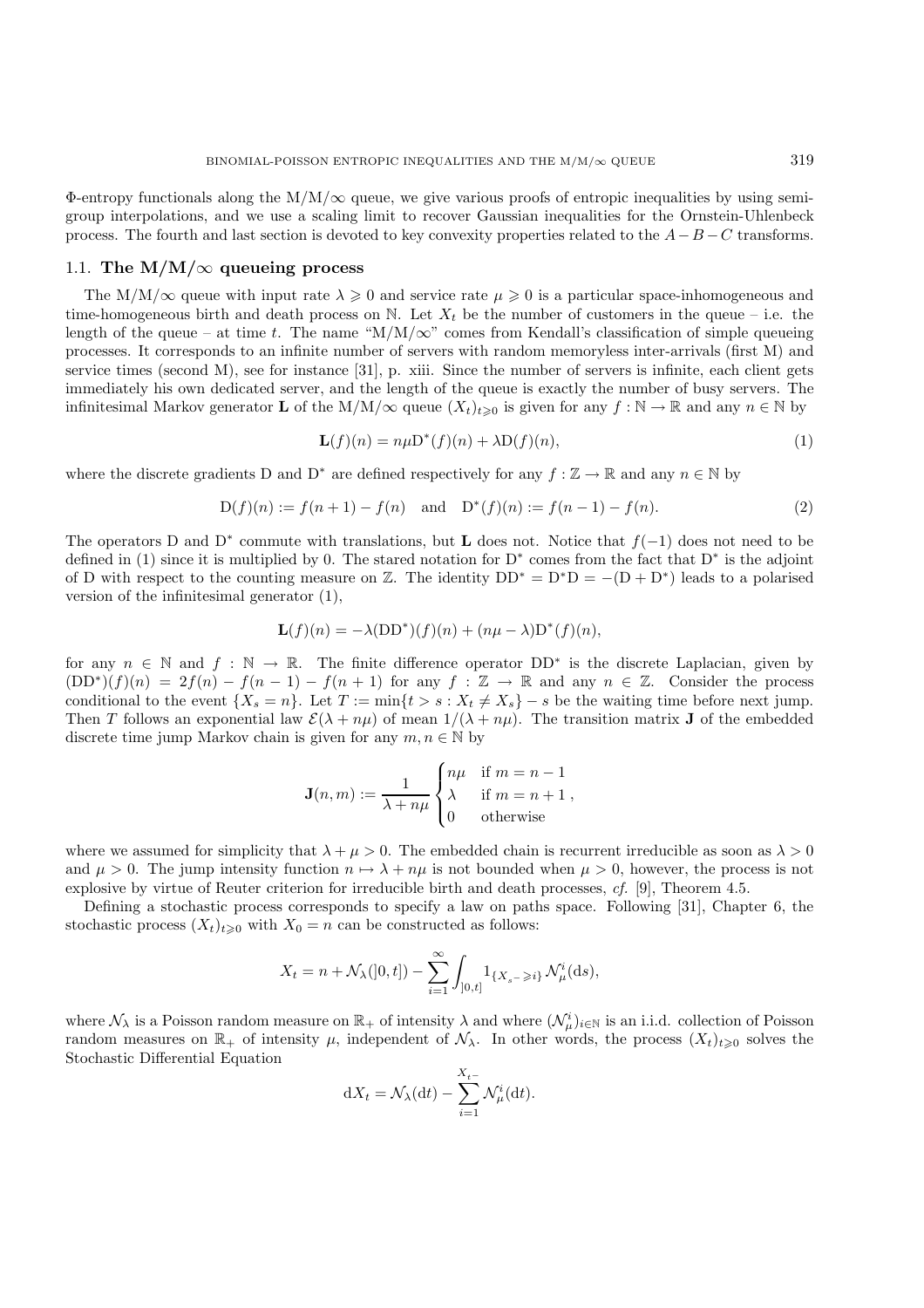Let us consider the filtration  $(\mathcal{F}_t)_{t\geq0}$  defined for any  $t \in \mathbb{R}_+$  by

$$
\mathcal{F}_t:=\sigma\{\mathcal{N}_\lambda(]0,s]); s\in[0,t]\}\vee\sigma\big\{\mathcal{N}^i_\mu(]0,s];(s,i)\in[0,t]\times\mathbb{N}\big\}.
$$

The process  $(X_t - X_0 - \lambda t + \mu \int_0^t X_s ds)_{t \geq 0}$  is a square integrable martingale with increasing process given by  $\lambda t + \mu \int_0^t X_s ds$ . More generally, the process  $(X_t)_{t\geqslant0}$  is a solution of the martingale problem associated to the Markov generator **L** defined by (1) Namely for any  $f : \mathbb{N} \to \mathbb{R}$  the process Markov generator **L** defined by (1). Namely, for any  $f : \mathbb{N} \to \mathbb{R}$ , the process

$$
\left(f(X_t) - f(X_0) - \int_0^t \mathbf{L}(f)(X_s) \, ds\right)_{t \geq 0}
$$

is a local martingale. When  $f(n) = n$  for any  $n \in \mathbb{N}$ , we get  $\mathbf{L}(f)(n) = \lambda - \mu n$ . The Markov semi-group  $(\mathbf{P}_t)_{t\geq0}$ of  $(X_t)_{t\geq0}$  is defined for any bounded  $f : \mathbb{N} \to \mathbb{R}$  by

$$
\mathbf{P}_t(f)(n) := \mathbf{E}(f(X_t) | X_0 = n),
$$

in such a way that  $\mathbf{P}_t(I_A)(n) = \mathbb{P}(X_t \in A | X_0 = n)$  for any  $A \subset \mathbb{N}$ . We have  $\mathbf{P}_t(\cdot)(n) = \mathcal{L}(X_t | X_0 = n)$  for any  $n \in \mathbb{N}$ . In particular,  $P_t \circ P_s = P_{t+s}$ , and  $P_0 = \text{Id}$ , and  $Lf := \partial_{t=0} P_t(f)$ . The coefficient  $\rho$  of the M/M/ $\infty$ queue is defined by

$$
\rho := \frac{\lambda}{\mu} \cdot
$$

In the sequel, we denote by  $\mathbf{E}_Q(f)$  or by  $\mathbf{E}_Q f$  the mean of function f with respect to the probability measure Q, and by  $L^p(Q)$  the Lebesgue space of measurable real valued functions f such that  $|f|^p$  is Q-integrable. For a Borel measure on N, we also denote  $Q(n) := Q({n})$  for any  $n \in \mathbb{N}$ .

### 1.2. The Ornstein-Uhlenbeck process as a fluid limit of  $M/M/\infty$  queues

The Ornstein-Uhlenbeck process can be recovered from the  $M/M/\infty$  queue as a fluid limit, by using a Kelly scaling. See for instance [24,25] and the books [18,26,31]. Namely, for any  $N \in \mathbb{N}$ , let  $(X_t^N)_{t \geq 0}$  be the M/M/ $\infty$ queue with input rate  $N\lambda$  and service rate  $\mu > 0$ . Define the process  $(Y_t^N)_{t \geq 0}$  by

$$
Y_t^N := \frac{1}{N} X_t^N.
$$

For any  $x \in \mathbb{R}_+$ , let  $m : \mathbb{R}_+ \to \mathbb{R}$  be defined by  $m(t) := \rho + (x - \rho)p(t)$  for any  $t \in \mathbb{R}_+$ , where  $p(t) := e^{-\mu t}$ . Consider a sequence of initial states  $(X_0^N)_{N \in \mathbb{N}}$  such that

$$
\lim_{N \to \infty} Y_0^N = \lim_{N \to \infty} \frac{1}{N} X_0^N = x.
$$

Then, for any  $t \in \mathbb{R}_+$ , the sequence of random variables  $(\sup_{0 \le s \le t} |Y_s^N - m(s)|)_{N \in \mathbb{N}}$  converges in  $L^1$  towards 0 when  $N \to \infty$ , see for instance [31], Section 6.5. In particular, for any  $\varepsilon > 0$ ,

$$
\lim_{N \to \infty} \mathbb{P}\bigg(\sup_{0 \le s \le t} \left| Y_t^N - m(s) \right| > \varepsilon \bigg) = 0.
$$

Moreover, this Law of Large Numbers is complemented by a Central Limit Theorem, see for instance [7] and [31]. Namely, define the process  $(Z_t^N)_{t\geqslant0}$  by

$$
Z_t^N := \sqrt{N}(Y_t^N - m(t)) = \frac{X_t^N - Nm(t)}{\sqrt{N}}.
$$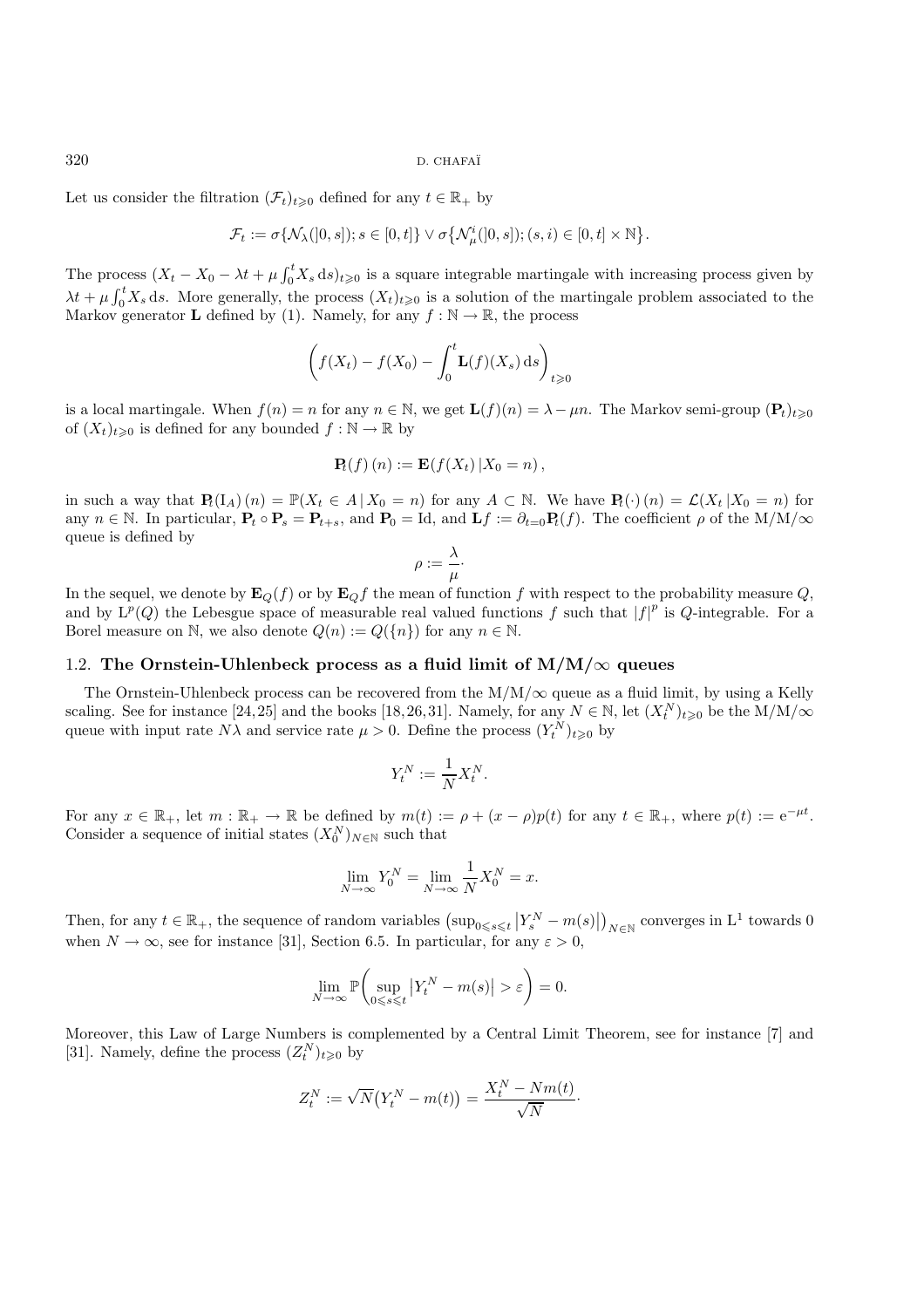Notice that  $m(0) = x$ . Let  $y \in \mathbb{R}$  and assume that the initial states  $(X_0^N)_{N \in \mathbb{N}}$  satisfy additionally that

$$
\lim_{N \to \infty} Z_0^N = \lim_{N \to \infty} \sqrt{N} (Y_0^N - x) = y.
$$

A basic example is given by  $X_0^N = [Nx + \sqrt{Ny}]$  where  $\lfloor \cdot \rfloor$  denotes the integer part. Then, the sequence of processes  $(X^N)_{N \geq N}$  converges in distribution, when  $N \to \infty$  towards a process denoted  $(X^{\infty})_{N \geq N}$  with processes  $(Z_t^N)_{t\geqslant0}$  converges in distribution, when  $N \to \infty$ , towards a process denoted  $(Z_t^{\infty})_{t\geqslant0}$ , with nonhomogeneous independent increments, given by

$$
Z_t^{\infty} := yp(t) + \int_0^t p(t-s)\sqrt{\lambda + x\mu} \,d B_s,
$$

where  $(B_s)_{s\geq0}$  is a standard Brownian Motion on the real line. In particular, when  $x = \rho$ , then  $m(s) = \rho$  for any  $s \in \mathbb{R}_+$ , and  $(Z_t^{\infty})_{t\geqslant 0}$  is in that case an Ornstein-Uhlenbeck process, solution of the Stochastic Differential Equation  $Z_0^{\infty} = y$  and  $dZ_t^{\infty} = \sqrt{2\lambda} dB_t - \mu Z_t^{\infty} dt$ , where  $(B_t)_{t\geqslant 0}$  is a standard Brownian motion on the real<br>line Additionally for any  $t \in \mathbb{R}$ . line. Additionally, for any  $t \in \mathbb{R}_+$ ,

$$
\mathcal{L}(Z_t^{\infty} \mid Z_0^{\infty} = y) = \delta_{yp(t)} * \mathcal{N}\big(0, \big(1 - p(t)^2\big)\rho\big),
$$

where  $\mathcal{N}(a, b)$  denotes the standard Gaussian law on R of mean a and variance b. This Mehler formula is the continuous space analogue of (3). The Markov infinitesimal generator of  $(Z_t^{\infty})_{t\geqslant0}$  is the linear differential operator which maps function  $y \mapsto f(y)$  to function

$$
y \mapsto \lambda f''(y) - \mu y f'(y).
$$

The symmetric invariant measure of  $(Z_t^{\infty})_{t\geq 0}$  is the Gaussian law  $\mathcal{N}(0, \rho)$ . The  $\mu$  parameter appears clearly here as a curvature, whereas the  $\lambda$  parameter appears as a diffusive coefficient.

### 1.3. **The M/M/**∞ **queue as a discrete Ornstein-Uhlenbeck process**

Let  $(X_t)_{t\geq0}$  be an M/M/ $\infty$  with rates  $\lambda$  and  $\mu$ . When  $\mu$  vanishes,  $(X_t)_{t\geq0}$  reduces to a simple Poisson process of intensity  $\lambda$ , and admits the counting measure on N as a symmetric measure. A contrario, when  $\lambda$ vanishes,  $(X_t)_{t\geq0}$  is a pure death process, and admits  $\delta_0$  as an invariant probability measure.

The  $M/M/\infty$  queue plays for the simple Poisson process the role played by the Ornstein-Uhlenbeck process for standard Brownian Motion. The law of the M/M/ $\infty$  queue  $(X_t)_{t\geq0}$  is explicitly given for any  $n \in \mathbb{N}$  by the following Mehler like formula

$$
\mathcal{L}(X_t|X_0=n) = \mathcal{B}(n, p(t)) * \mathcal{P}(\rho q(t)),
$$
\n(3)

where

$$
p(t) := e^{-\mu t}
$$
 and  $q(t) := 1 - p(t)$ .

When  $\mu = 0$ , we set  $\rho q(t) = \lambda$ , since  $\lambda = \lim_{\mu \to 0^+} \rho q(t)$ . Here and in the sequel,  $\mathcal{B}(n, p)$  stands for the binomial distribution  $\mathcal{B}(n, p) = \int_{\Omega} \mathcal{A}(n, p) d\mu$ . distribution  $\mathcal{B}(n, p) := (p\delta_1 + q\delta_0)^{*n}$  of size  $n \in \mathbb{N}$  and parameter  $p \in [0, 1]$ , with the convention  $\mathcal{B}(n, 0) := \delta_0$ and  $\mathcal{B}(n,1) := \delta_n$ . The notation  $\mathcal{P}(\sigma)$  stands for the Poisson measure on N of intensity  $\sigma > 0$ , defined by  $\mathcal{P}(\sigma) := e^{-\sigma} \sum_{k=0}^{\infty} \frac{1}{k!} \sigma^k \delta_k$ . When  $\mu > 0$ , the process  $(X_t)_{t\geqslant 0}$  is ergodic and admits  $\mathcal{P}(\rho)$  as a reversible invariant measure. In other words for any  $n \in \mathbb{N}$  and  $s \in \mathbb{R}$ . invariant measure. In other words, for any  $n \in \mathbb{N}$  and  $s \in \mathbb{R}_+$ ,

$$
\lim_{n \to \infty} \mathcal{L}(X_t | X_s = n) = \mathcal{P}(\rho).
$$

Moreover,  $\mathbf{E}_{\mathcal{P}(\rho)}(\mathbf{P}_t f) = \mathbf{E}_{\mathcal{P}(\rho)}(f)$  for any  $f \in L^1(\mathcal{P}(\rho))$  and any  $t \in \mathbb{R}_+$ , or equivalently  $\mathbf{E}_{\mathcal{P}(\rho)}(\mathbf{L}f) = 0$  for any  $f \in L^1(\mathcal{P}(\rho))$ . As for the Ornstein-Uhlenbeck process, this convergence is not uniform in n since for any  $\alpha > 0$ ,

$$
\lim_{n \to \infty} \mathcal{L}(X_{\mu^{-1} \log(n/\alpha)} | X_s = n) = \mathcal{P}(\alpha + \rho).
$$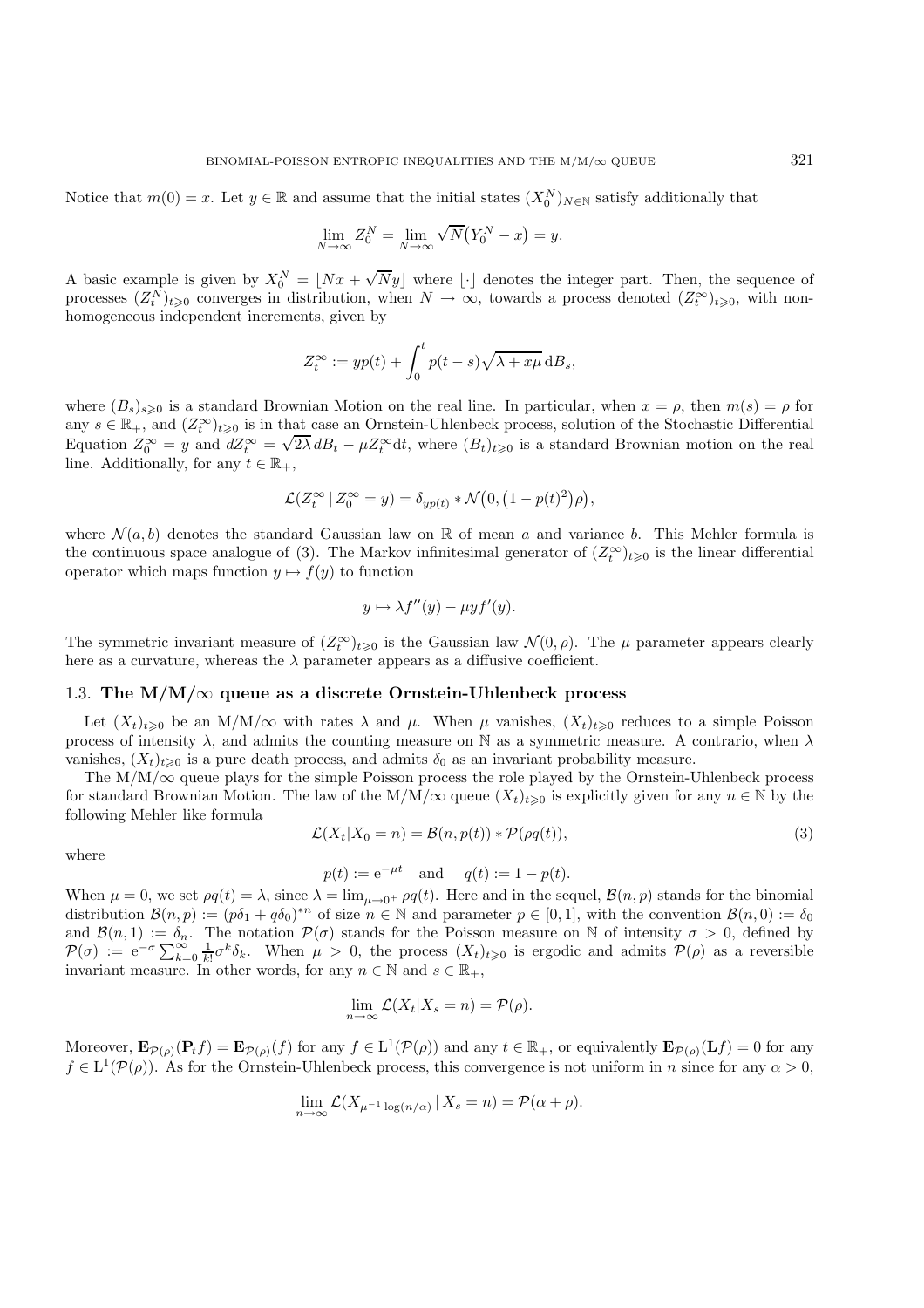The mean and variance of  $\mathcal{L}(X_t|X_s = n)$  with  $t \geq s \geq 0$  are given respectively by

$$
np(t-s) + \rho q(t-s)
$$
 and  $(np(t-s) + \rho)q(t-s)$ .

The semi-group  $(\mathbf{P}_t)_{t>0}$  of the M/M/ $\infty$  queue shares the nice "constant curvature" property with the Ornstein-Uhlenbeck semi-group. Namely, for any  $t \in \mathbb{R}_+$ , any  $n \in \mathbb{N}$ , and any bounded  $f : \mathbb{N} \to \mathbb{R}$ ,

$$
DP_t f = e^{-\mu t} P_t D f.
$$
\n(4)

The infinitesimal version writes  $[\mathbf{L}, \mathbf{D}] := \mathbf{LD} - \mathbf{DL} = \mu \mathbf{D}$ . The commutation (4) can be deduced simply from (3). Namely, if  $X_1, \ldots, X_{n+1}, Y$  are independent random variables with  $X_i \sim \mathcal{B}(1, p(t))$  and  $Y \sim \mathcal{P}(\rho q(t)),$ 

$$
\begin{aligned} \mathbf{P}_t(f)(n+1) &= \mathbf{E}(f(X_1 + \dots + X_{n+1} + Y)) \\ &= \mathbf{E}(\mathbf{E}(f(X_1 + \dots + X_{n+1} + Y)|X_{n+1})) \\ &= p(t)\mathbf{P}_t(f(1+\cdot))(n) + q(t)\mathbf{P}_t(f)(n) \\ &= p(t)\mathbf{P}_t(\mathbf{D}f)(n) + \mathbf{P}_t(f)(n). \end{aligned}
$$

This fact and the properties of the  $A - B - C$  transforms introduced in the sequel give rise to various entropic inequalities, by using the semi-group  $(\mathbf{P}_t)_{t\geq0}$  as an interpolation flow.

We give now various binomial-Poisson "integration by parts" formulas. Let  $H_{n,p}(m) := \binom{n}{m} p^m q^{n-m}$  for any  $p \in [0,1]$  and any integers n and m with  $0 \le m \le n$ . We have then  $mH_{n,p}(m) = npH_{n-1,p}(m-1)$  as soon as  $0 < m \leqslant n$ . As a consequence, for any function  $f : \mathbb{N} \to \mathbb{R}$ , any  $n \in \mathbb{N}^*$  and any  $p \in [0, 1]$ 

$$
\mathbf{E}_{\mathcal{B}(n,p)}(hf) = np\mathbf{E}_{\mathcal{B}(n-1,p)}(f(1+\cdot)),\tag{5}
$$

where  $h : \mathbb{N} \to \mathbb{R}$  is defined by  $h(k) = k$  for any  $k \in \mathbb{N}$ . Similarly,  $(n - m)H_{n,p}(m) = nqH_{n-1,p}(m)$  as soon as  $0 \leqslant m < n$ , which gives for any function  $f : \mathbb{N} \to \mathbb{R}$ , any  $n \in \mathbb{N}^*$  and any  $p \in [0, 1]$ 

$$
\mathbf{E}_{\mathcal{B}(n,p)}((n-h)f) = nq\mathbf{E}_{\mathcal{B}(n-1,p)}(f).
$$
 (6)

For  $\rho > 0$ , the binomial approximation of Poisson measure which lets np tend to  $\rho$  when  $n \to \infty$  gives from (5)

$$
\mathbf{E}_{\mathcal{P}(\rho)}(hf) = \rho \mathbf{E}_{\mathcal{P}(\rho)}(f(1+\cdot)). \tag{7}
$$

Some algebra provides, by conditioning, a mixed binomial-Poisson version

$$
\mathbf{E}_{\mathcal{B}(n,p)*\mathcal{P}(\rho)}(hf) = np\mathbf{E}_{\mathcal{B}(n-1,p)*\mathcal{P}(\rho)}(f(1+\cdot)) + \rho \mathbf{E}_{\mathcal{B}(n,p)*\mathcal{P}(\rho)}(f(1+\cdot)).
$$
\n(8)

In particular, the Mehler like formula (3) gives for any  $n \in \mathbb{N}^*$  and  $t \in \mathbb{R}_+$ ,

$$
\mu \mathbf{P}_t(hf)(n) = \mu np(t) \mathbf{P}_t(f(1+\cdot)) (n-1) + \lambda q(t) \mathbf{P}_t(f(1+\cdot)) (n), \tag{9}
$$

where  $h : \mathbb{N} \to \mathbb{N}$  is defined by  $h(n) := n$  for any  $n \in \mathbb{N}$ . The binomial-Poisson nature of the M/M/ $\infty$  queue is related to the fact that the coefficients of its infinitesimal generator  $(1)$  are affine functions of n. The reader may find an analysis of linear growth birth and death processes in [23] and [34] and references therein.

### 1.4. **Convex functionals**

For any convex domain  $\mathcal D$  of  $\mathbb R^n$ , let us denote by  $\mathcal C_{\mathcal D}$  the convex set of smooth convex functions from  $\mathcal D$  to  $\mathbb R$ . Let  $\mathcal{I} \subset \mathbb{R}$  be an open interval of  $\mathbb{R}$  and  $\Phi \in \mathcal{C}_{\mathcal{I}}$ . We denote by  $L^{1,\Phi}(Q)$  the convex subset of functions  $f \in L^1(Q)$ taking their values in I and such that  $\Phi(f) \in L^1(Q)$ . We define the  $\Phi$ -entropy  $\mathbf{Ent}_Q^{\Phi}(f)$  of  $f \in L^{1,\Phi}(Q)$  by

$$
\mathbf{Ent}_{Q}^{\Phi}(f) := \mathbf{E}_{Q}(\Phi(f)) - \Phi(\mathbf{E}_{Q}f).
$$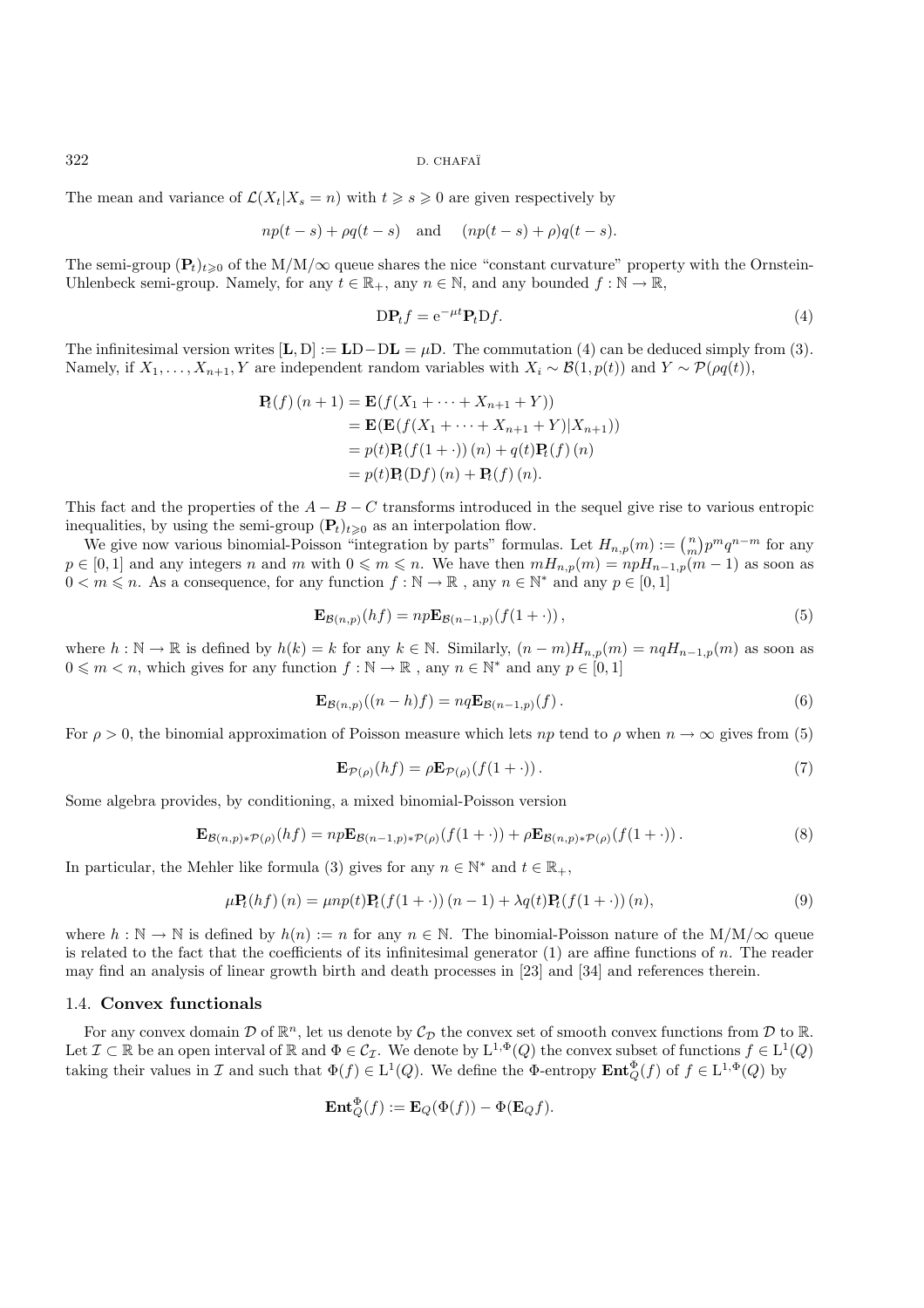Is is also known as "Jensen divergence" since Jensen inequality gives  $\text{Ent}_Q^{\Phi}(f) \geq 0$ . Moreover, when  $\Phi$  is strictly convex,  $\text{Ent}_{Q}^{\Phi}(f) = 0$  if and only if  $\Phi(f)$  is Q-a.s. constant. One can distinguish for function  $\Phi$  the following three usual special cases.

- **(P1)**  $\Phi(u) = u \log(u)$  on  $\mathcal{I} = \mathbb{R}^*_+$ , and  $\mathbf{Ent}_{Q}^{\Phi}(f) = \mathbf{Ent}_{Q}(f) := \mathbf{E}_{Q}(f \log(f/\mathbf{E}_{Q}f));$ <br> **(P2)**  $\Phi(u) = u \log(u)$  on  $\mathcal{I} = \mathbb{R}^*_+$ , and  $\mathbf{Ent}_{Q}^{\Phi}(f) = \mathbf{Ent}_{Q}(f) := \mathbf{E}_{Q}(f \log(f/\mathbf{E}_{Q}f));$
- **(P2)**  $\Phi(u) = u^2$  on  $\mathcal{I} = \mathbb{R}$ , and  $\mathbf{Ent}_Q^{\Phi}(f) = \mathbf{Var}_Q(f) := \mathbf{E}_Q((f \mathbf{E}_Q f)^2);$
- **(P3)**  $\Phi(u) = u^{\alpha}$  on  $\mathcal{I} = \mathbb{R}^*$  with  $\alpha \in (1, 2)$ .

The **Ent** $_{Q}^{\Phi}$  functional is linear in  $_{\Phi}$  and vanishes when  $_{\Phi}$  is affine. Let us define from the interval  $\mathcal{I} \subset \mathbb{R}$  the convex subsets  $\mathcal{T}_{\mathcal{I}} \subset \mathcal{T}'_{\mathcal{I}} \subset \mathbb{R}^2$  by

$$
\mathcal{T}_{\mathcal{I}} := \left\{ (u, v) \in \mathbb{R}^2; \, (u, u + v) \in \mathcal{I} \times \mathcal{I} \right\} \quad \text{and} \quad \mathcal{T}'_{\mathcal{I}} := \left\{ (u, v) \in \mathbb{R}^2; \, u \in \mathcal{I}, (v + \mathcal{I}) \cap \mathcal{I} \neq \emptyset \right\}.
$$

The  $A - B - C$  transforms of  $\Phi$  are the functions  $A^{\Phi}, B^{\Phi} : \mathcal{T}_{\mathcal{I}} \to \mathbb{R}$  and  $C^{\Phi} : \mathcal{T}'_{\mathcal{I}} \to \mathbb{R}$  defined by

$$
A^{\Phi}(u, v) := \Phi(u + v) - \Phi(u) - \Phi'(u)v;\nB^{\Phi}(u, v) := (\Phi'(u + v) - \Phi'(u))v;\nC^{\Phi}(u, v) := \Phi''(u)v^{2}.
$$

These three transforms are linear in Φ, and their kernel contains any affine function. Various additional properties of these three transforms are collected in Section 4. In particular, the convexity of  $\Phi$  on  $\mathcal I$  is equivalent to the non negativity of its  $A - B - C$  transforms on  $\mathcal{T}_{\mathcal{I}}$ . In particular, the following statements hold.

- $A^{\Phi}, B^{\Phi}, C^{\Phi}, \text{Ent}_{Q}^{\Phi}$  are non negative and convex for (P1-P2-P3);
- $2A^{\Phi} = B^{\Phi} = C^{\Phi}$  for **(P2)**,  $A^{\Phi} \leq C^{\Phi}$  for **(P1)**, and  $A^{\Phi} \leq B^{\Phi}$  for **(P1-P2-P3)**.

On the two point space  $\{0,1\}$ , the Φ-entropy gives rise naturally to the A-transform of Φ. Namely, for any  $f: \{0,1\} \to \mathcal{I}$  with  $(a, b) := (f(0), f(1))$  and  $(u, v) := (a, b - a)$ ,

$$
\mathbf{Ent}_{\mathcal{B}(1,p)}^{\Phi}(f) = q\Phi(a) + p\Phi(b) - \Phi(qa + pb) = pA^{\Phi}(u, v) - A^{\Phi}(u, pv). \tag{10}
$$

The A − B − C transforms are the germs of discrete Dirichlet forms *via* the identities

$$
A^{\Phi}(f, Df) = D\Phi(f) - \Phi'(f)Df;
$$
  
\n
$$
B^{\Phi}(f, Df) = D(\Phi'(f))Df;
$$
  
\n
$$
C^{\Phi}(f, Df) = \Phi''(f)|Df|^2.
$$

The reader may find explicit examples in table 1. We used above the following identity, valid for any functions  $\varphi : \mathbb{R} \to \mathbb{R}$  and  $f : \mathbb{Z} \to \mathbb{R}$ ,

$$
D(\varphi(f)) = \varphi(f(1+\cdot)) - \varphi(f) = \varphi(f + Df) - \varphi(f),
$$

where  $f(1 + \cdot)$  stands for  $\mathbb{Z} \ni n \mapsto f(1 + n)$ . In particular,  $f(1 + \cdot) = f + Df$ . The usage of the  $A - B - C$ transforms allows, as presented in the sequel, to derive several entropic inequalities in the same time, including Poincaré inequalities and various modified logarithmic Sobolev inequalities. They reduce most of the proofs to convexity, and they provide various comparisons for discrete Dirichlet forms.

For any open interval  $\mathcal{I} \subset \mathbb{R}$  and any probability space  $(E, \mathcal{E}, Q)$ , we denote in the sequel by  $\mathcal{K}(E, \mathcal{I})$  the convex set of measurable functions  $E \to \mathcal{I}$  with a relatively compact image in  $\mathcal{I}$ . These functions are bounded. Notice that  $\mathcal{K}(E,\mathcal{I})$  is a convex subset of  $L^{1,\Phi}(Q)$ . The introduction of  $\mathcal{K}(E,\mathcal{I})$  permits to avoid integrability obstructions at the boundary of I when dealing with the derivatives of  $\Phi$ . Any element of  $L^{1,\Phi}(Q)$  is a pointwise limit of elements of  $\mathcal{K}(E,\mathcal{I})$ .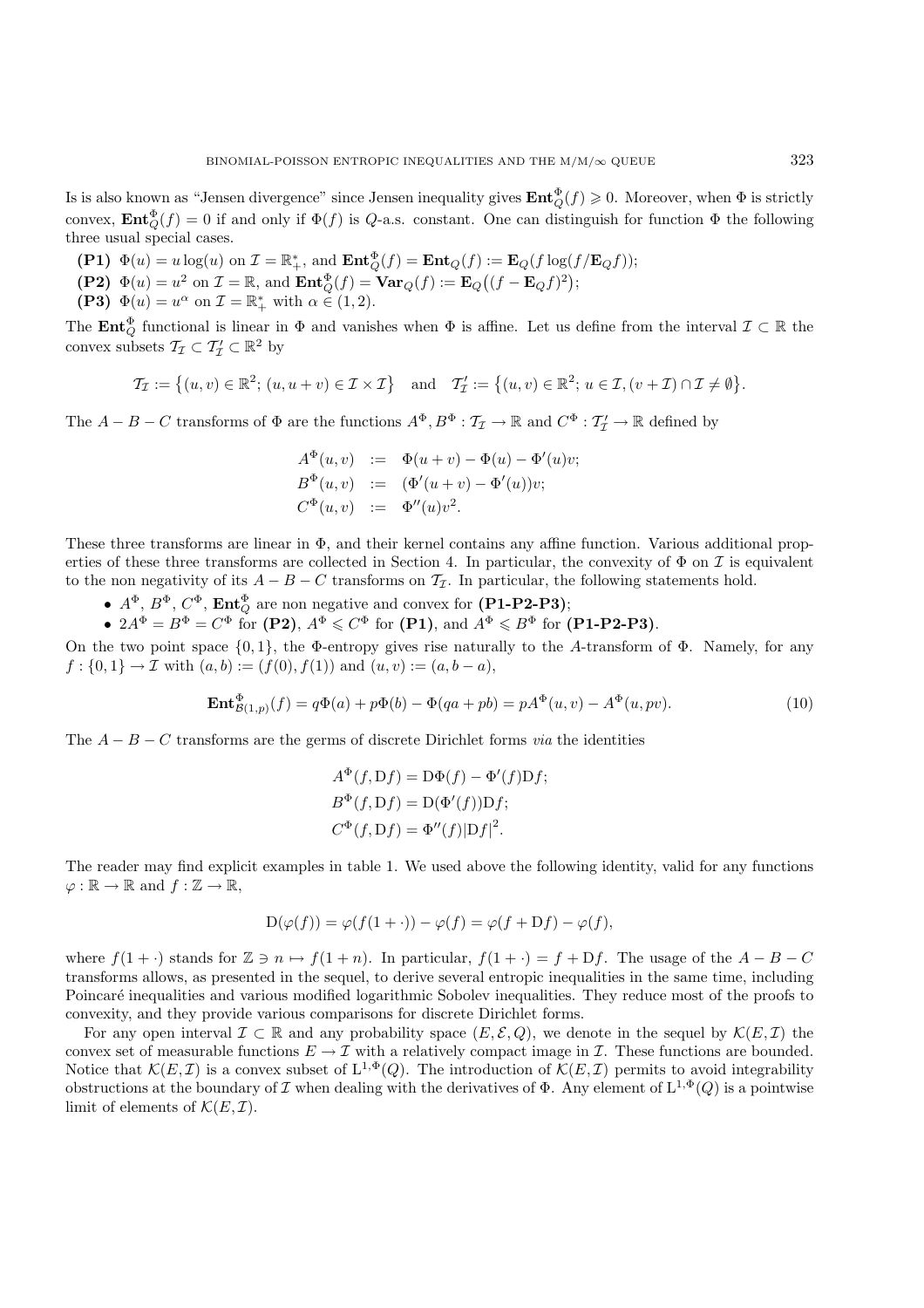TABLE 1. Examples of  $A - B - C$  transforms. For **(P3)**,  $\alpha \in (1, 2)$ .

Function  $\Phi$   $\left| \begin{array}{c} \mathcal{I} \end{array} \right| A^{\Phi}$   $\left| \begin{array}{c} A^{\Phi}(f, Df) \end{array} \right|$ **(P1)**  $u \log(u)$   $\begin{bmatrix} \mathbb{R}^*_{+} \\ \mathbb{R} & v^2 \\ \mathbb{R}^*_{+} & (u + v)^{\alpha} - u^{\alpha} - \alpha u^{\alpha-1}v \end{bmatrix}$   $\begin{bmatrix} (f + Df)D(\log f) - Df \\ |Df|^2 \\ |D(f^{\alpha}) - \alpha f^{\alpha-1}Df \end{bmatrix}$  $B^{\Phi}$  **B**<sup> $\Phi$ </sup>(*f,* **D***f*) **(P1)**  $u \log(u)$   $\begin{bmatrix} \mathbb{R}^*_+ \\ \mathbb{R} \\ \mathbb{R}^* \\ \mathbb{R}^*_+ \end{bmatrix} \begin{bmatrix} v(\log(u+v) - \log(u)) \\ 2v^2 \\ \alpha v((u+v)^{\alpha-1} - u^{\alpha-1}) \end{bmatrix}$   $\begin{bmatrix} D(f)D(\log f) \\ 2|Df|^2 \\ \alpha D(f)D(f^{\alpha-1}) \end{bmatrix}$  $C^{\Phi}$   $C^{\Phi}(f, Df)$ **(P1)**  $u \log(u) \begin{bmatrix} \mathbb{R}^* & v^2 u^{-1} \\ \mathbb{R}^* & 0 \end{bmatrix}$ **(P2)**  $u^2$  R  $2v^2$  2[Df]<sup>2</sup> **(P3)**  $u^{\alpha}$   $\mathbb{R}^*$   $\alpha(\alpha - 1)v^2 u^{\alpha - 2}$   $\alpha(\alpha - 1)|Df|^2 f^{\alpha - 2}$ 

## 2. From two point space to binomial-Poisson inequalities

Let  $p \in [0,1]$  and let  $\mathcal{B}(1,p)$  be the Bernoulli measure  $q\delta_0 + p\delta_1$  on  $\{0,1\}$ , where  $q := 1 - p$ . We identify the two point space  $\{0,1\}$  with the "circle"  $\mathbb{Z}/2\mathbb{Z}$ , for which  $1+1=0$ . In particular, the the "+" sign in the definition (2) of D is taken modulo 2. Then, for any  $f : \{0,1\} \to \mathcal{I}$ , the following identity holds.

$$
pq\mathbf{E}_{\mathcal{B}(1,p)}\big(B^{\Phi}(f,\mathrm{D}f)\big)-\mathbf{Ent}_{\mathcal{B}(1,p)}^{\Phi}(f)=A^{\Phi}(\sigma_p(a,b-a))+A^{\Phi}(\sigma_q(b,a-b)),
$$

where  $(a, b) := (f(0), f(1))$  and where  $\sigma_p$  is as in (38). Now, Lemma 4.1 gives that  $A^{\Phi}$  is non-negative as soon as  $\Phi$  is convex. Consequently, when  $\Phi$  is convex, we obtain the following entropic inequality for  $\mathcal{B}(1, p)$ .

$$
\mathbf{Ent}^{\Phi}_{\mathcal{B}(1,p)}(f) \leqslant pq \mathbf{E}_{\mathcal{B}(1,p)}\big(B^{\Phi}(f, Df)\big).
$$
\n<sup>(11)</sup>

Unfortunately, the inequality (11) is not optimal for **(P2)** since in that case,

$$
\mathbf{Ent}_{\mathcal{B}(1,p)}^{\Phi}(f) = \mathbf{Var}_{\mathcal{B}(1,p)}(f) = pq(f(1) - f(0))^2 \quad \text{whereas} \quad \mathbf{E}_{\mathcal{B}(1,p)}(B^{\Phi}(f, \mathcal{D}f)) = 2(f(1) - f(0))^2.
$$

This is due to the fact that  $B^{\Phi}(f, Df) = 2|Df|^2$  for **(P2)**. We derive in the sequel the A transform version, which is stronger and optimal for  $(P2)$  since  $A^{\Phi}(f, Df) = |Df|^2$  in that case. All the inequalities obtained in this section involve the A transform in their right hand side. They hold for example in the cases **(P1)**, **(P2)**, **(P3)**. The A transform can be bounded by the B or the C transforms, by using the elementary bounds given by Lemma 4.2. We start with an entropic inequality for the Bernoulli law  $\mathcal{B}(1,p)$ . By convolution, we derive from this two point space inequality a new entropic inequality for the binomial law  $\mathcal{B}(n, p) = \mathcal{B}(1, p)^{n}$ . An inequality for the Poisson law  $\mathcal{P}(\rho)$  is then obtained by binomial approximation. The binomial-Poisson case is derived by tensorisation. The following calculus lemma is a Φ version of [6], Lemma 2, by Bobkov and Ledoux.

**Lemma 2.1** (two point lemma). Let  $\Phi \in \mathcal{C}_{\mathcal{I}}$  such that  $\Phi'' \in \mathcal{C}_{\mathcal{I}}$ . Let  $U : [0,1] \to \mathbb{R}$  be defined by

$$
U(p) := \mathbf{Ent}^{\mathbf{\omega}}_{\mathcal{B}(1,p)}(f) - pq \mathbf{E}_{\mathcal{B}(1,p)}(g) ,
$$

*where*  $f, g: \{0, 1\} \rightarrow \mathcal{I}$ *. Then,*  $U \leq 0$  *on*  $[0, 1]$  *if and only if* 

$$
U'(0) \leqslant 0 \leqslant U'(1). \tag{12}
$$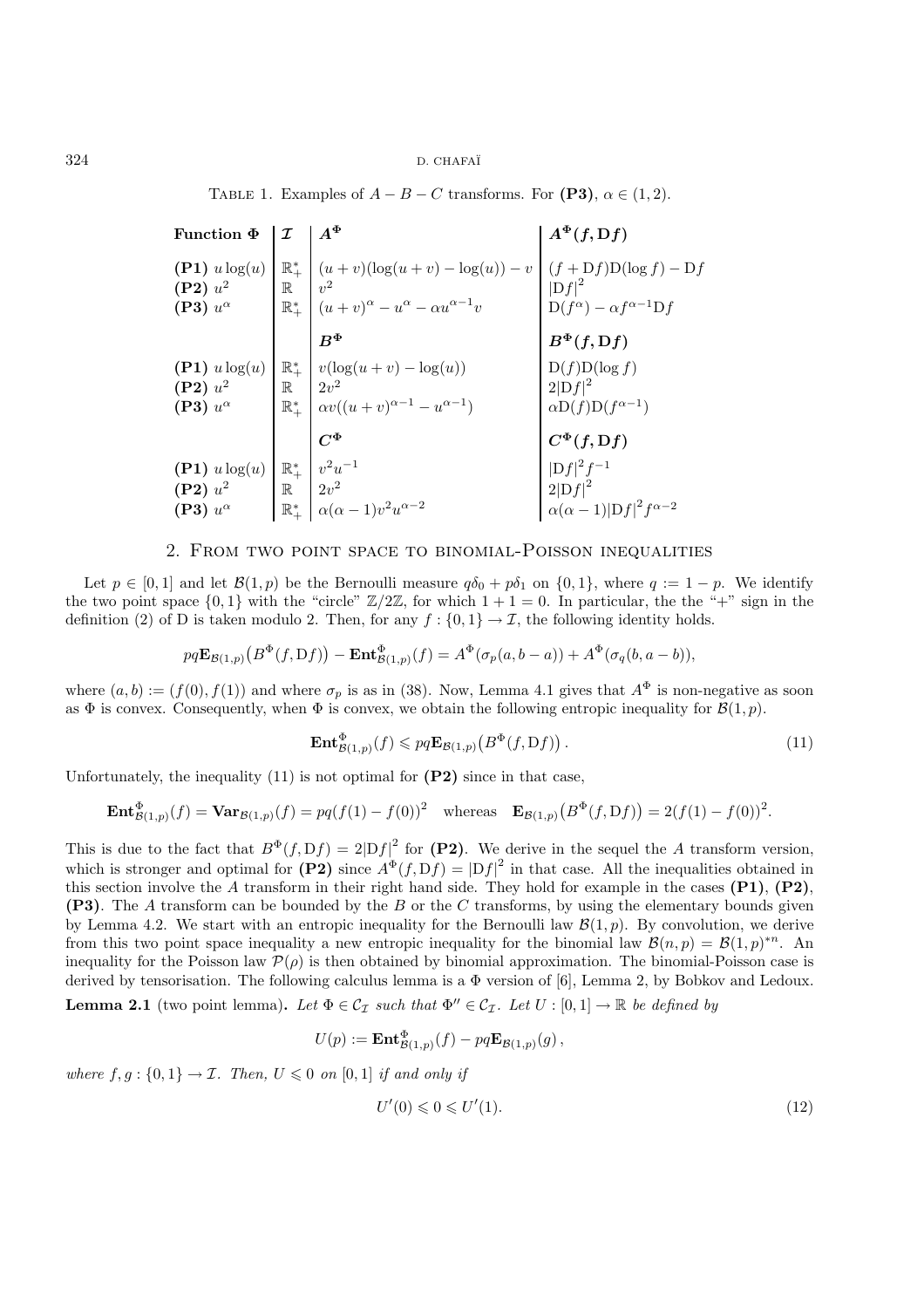*Proof.* We denote  $(a, b) := (f(0), f(1))$  and  $(\alpha, \beta) := (g(0), g(1))$ . We get then

$$
U(p) = q\Phi(a) + p\Phi(b) - \Phi(qa + pb) - pq(q\alpha + p\beta).
$$
\n(13)

The last term is a polynomial in  $p$  of degree three. Taking the fourth derivative in  $p$  gives

$$
U''''(p) = -(b-a)^4 \Phi'''(qa+pb).
$$

Since  $\Phi''$  is convex, we have  $U''' \leq 0$  on  $(0, 1)$  and thus  $U''$  is concave. Consequently, there exists  $0 \leq p_0 \leq p_1 \leq 1$ such that  $U'' \le 0$  on  $[0, p_0] \cup [p_1, 1]$  and  $U'' \ge 0$  on  $[p_0, p_1]$ . We have that U is concave on  $[0, p_0]$ . But  $U(0) = 0$ and by assumption  $U'(0) \leq 0$ , thus  $U \leq 0$  on  $[0, p_0]$  by concavity. A consequence is that  $U(p_0) \leq 0$ . Similarly by symmetry we have that  $U \leq 0$  on  $[p_1, 1]$  and  $U(p_1) \leq 0$ . Now since U is convex on  $[p_0, p_1]$  and non-positive<br>on the houndaries, it is non-positive on the whole interval  $[x, x]$ . Therefore (12) involves  $U \leq 0$  on on the boundaries, it is non-positive on the whole interval  $[p_0, p_1]$ . Therefore (12) implies  $U \leq 0$  on  $[0, 1]$ .  $\square$ 

One can show by similar arguments that if additionally  $f(0) \geq f(1)$  and  $g(0) \geq g(1)$  (respectively  $f(0) \leq f(1)$ ) and  $g(0) \leq g(1)$ , then the condition (12) may be weakened into  $U'(0) \leq 0$  (respectively  $U'(1) \geq 0$ ). Notice that in terms of A transform,

$$
U'(0) = A^{\Phi}(a, b - a) - \alpha \quad \text{and} \quad U'(1) = -A^{\Phi}(b, a - b) + \beta.
$$
 (14)

The following lemma provides the A transform version of  $(11)$ .

**Lemma 2.2** (two point entropic inequalities). Let  $\Phi \in C_{\mathcal{I}}$  such that  $\Phi'' \in C_{\mathcal{I}}$ . Then, for any  $f : \{0,1\} \to \mathcal{I}$ ,

$$
\mathbf{Ent}_{\mathcal{B}(1,p)}^{\Phi}(f) \leqslant pq \, \mathbf{E}_{\mathcal{B}(1,p)}\big(A^{\Phi}(f,\mathcal{D}f)\big)\,,\tag{15}
$$

*where the "+" in* (2) *of* D *is taken modulo* 2*. Moreover, the inequality becomes an equality for (P2). Proof.* Let U be as in (13) with  $q = A^{\Phi}(f, Df)$ . From (14) we get

$$
U'(0) = A^{\Phi}(a, b - a) - A^{\Phi}(a, b - a) = 0 \text{ and } U'(1) = -A^{\Phi}(b, a - b) + A^{\Phi}(b, a - b) = 0,
$$

where  $(a, b) := (f(0), f(1))$ . Therefore (15) follows by virtue of Lemma 2.1. Notice that since  $+1 = -1$ in  $\mathbb{Z}/2\mathbb{Z}$ , we have  $D = D^*$ . In particular, for any  $f : \{0,1\} \to \mathcal{I}$ , the function  $B^{\Phi}(f, Df)$  is constant, and  $A^{\Phi}(f, Df) = A^{\Phi}(f, D^*f).$ 

Notice that (15) can be rewritten as (40). Entropic inequalities like (15) belong to the so called family of Φ-Sobolev inequalities, which are known to be stable by convolution, *cf.* [11], Corollary 3.1, page 342. This observation leads to Theorem 2.3 below, by using the tensorisation property (34) of Theorem 4.4.

**Theorem 2.3** (Bernoulli entropic inequalities). Let  $M := \mathcal{B}(1, p_1) * \cdots * \mathcal{B}(1, p_n)$  and  $C_M := \max\{p_1q_1, \ldots, p_nq_n\}$ *where*  $p_1, \ldots, p_n \in [0,1]$ *. Let*  $\Phi \in C_{\mathcal{I}}$  *such that*  $A^{\Phi} \in C_{\mathcal{I}_{\mathcal{I}}}$ *. Then, for any*  $f : \mathbb{N} \to \mathcal{I}$ *,* 

$$
\mathbf{Ent}_{M}^{\Phi}(f) \leqslant C_{M} \mathbf{E}_{M} \left( (n-h) A^{\Phi}(f, Df) + h A^{\Phi}(f, D^{*}f) \right), \tag{16}
$$

*where*  $h : \mathbb{N} \to \mathbb{R}$  *is defined by*  $h(k) = k$  *for any*  $k \in \mathbb{N}$ *. In particular,* 

$$
\mathbf{Ent}^{\Phi}_{\mathcal{B}(n,p)}(f) \leqslant pq \mathbf{E}_{\mathcal{B}(n,p)}\big((n-h)A^{\Phi}(f,\mathcal{D}f) + hA^{\Phi}(f,\mathcal{D}^*f)\big)\,,\tag{17}
$$

*for any*  $n \in \mathbb{N}^*$ *, any*  $p \in [0, 1]$ *, and any*  $f : \mathbb{N} \to \mathcal{I}$ *. Moreover, if*  $\tau$  *is as in* (32)*,* 

$$
\mathbf{Ent}^{\Phi}_{\mathcal{B}(n,p)}(f) \leqslant npq \mathbf{E}_{\mathcal{B}(n-1,p)}\big(qA^{\Phi}(f,\mathcal{D}f) + pA^{\Phi}(\tau(f,\mathcal{D}f))\big) \,. \tag{18}
$$

The optimality of these inequalities in the case  $(P2)$  can be checked for a linear function f.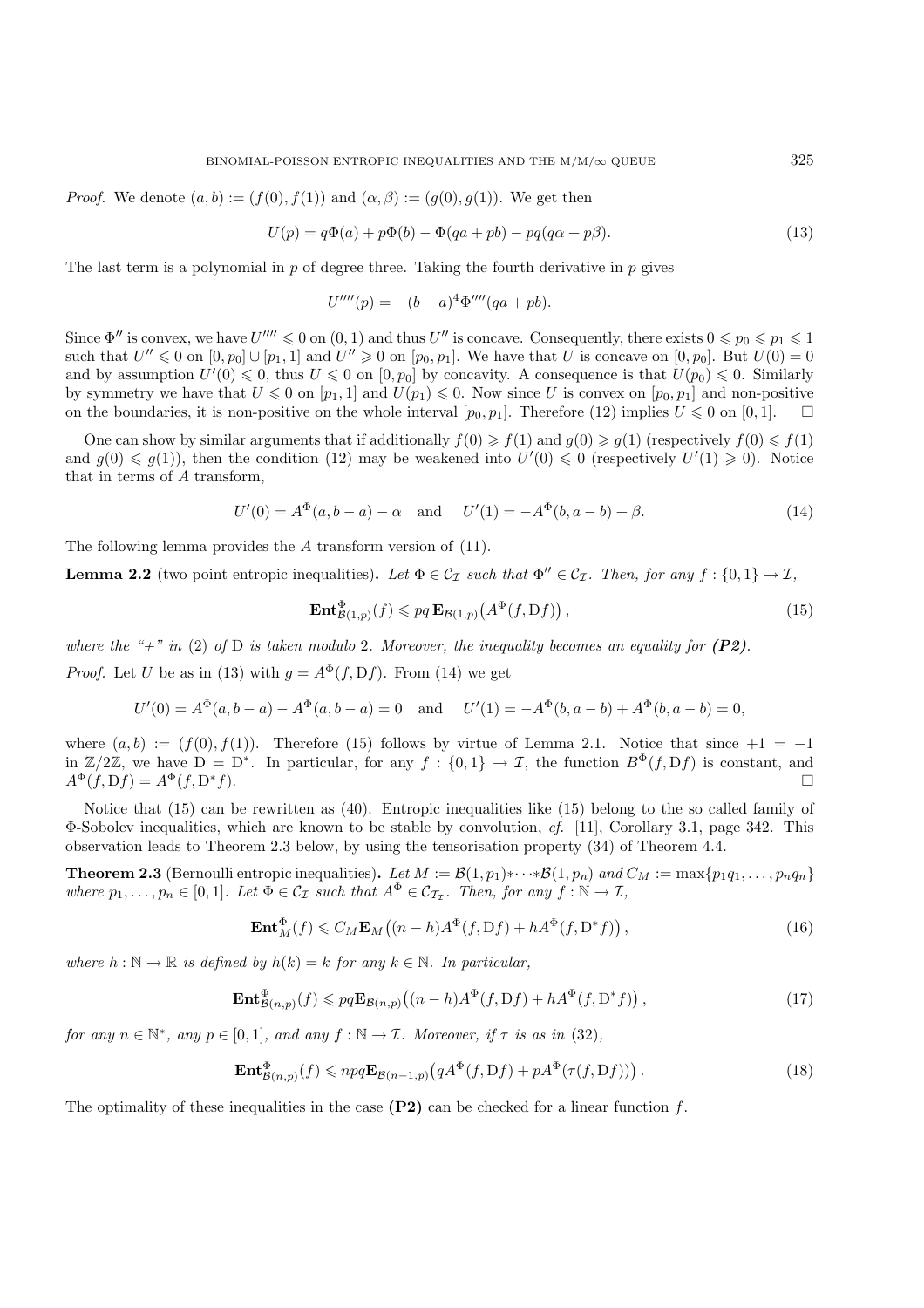*Proof.* First of all, by virtue of Theorem 4.4, the convexity of  $A^{\Phi}$  on  $\mathcal{T}_{\mathcal{I}}$  implies the convexity of  $\Phi''$  on  $\mathcal{I}$ . Let  $(E_i, Q_i) = (\{0, 1\}, \mathcal{B}(1, p_i))$  for any  $i \in \{1, ..., n\}$ . Let  $f : \mathbb{N} \to \mathcal{I}$  and consider the symmetric function  $g: E_1 \times \cdots \times E_n \to \mathcal{I}$  defined by  $g(x_1,\ldots,x_n) := f(x_1 + \cdots + x_n)$ . The tensorisation formula (34) together with the two point entropic inequality (15) of Lemma 2.2 gives

$$
\mathbf{Ent}^{\Phi}_{Q_1 \otimes \cdots \otimes Q_n}(g) \leqslant C_Q \mathbf{E}_{Q_1 \otimes \cdots \otimes Q_n}\left(\sum_{i=1}^n A^{\Phi}(g, \mathcal{D}^{(i)}g)\right),
$$

where  $D^{(i)}$  denotes the operator D acting on the i<sup>th</sup> coordinate with modulo 2 as in Lemma 2.2. At this step, we notice by denoting  $s_n := x_1 + \cdots + x_n$  that for any  $x \in \{0,1\}^n$ ,

$$
\sum_{i=1}^{n} A^{\Phi}(g, D^{(i)}g)(x) = (n - s_n)A^{\Phi}(f, Df)(s_n) + s_n A^{\Phi}(f, D^*f)(s_n).
$$

Outside  $\{0,\ldots,n\}$ , the function f takes values which come with a null coefficient in the right hand side. The desired result follows since M is the law of  $s_n$  under  $Q_1 \otimes \cdots \otimes Q_n$ . Inequality (16) reduces to (17) when  $p_1 = \cdots = p_n = p$ . It remains to establish (18). By virtue of (5) and (6), the right hand side of (17) is equal to

$$
npq\mathbf{E}_{\mathcal{B}(n-1,p)}(qA^{\Phi}(f,\mathrm{D}f)+pA^{\Phi}(f,\mathrm{D}^*f)(1+\cdot)).
$$

Inequality (18) follows then from the simple identity

$$
(f, \mathcal{D}^* f)(1 + \cdot) = \tau(f, \mathcal{D}f). \tag{19}
$$

When  $n = 1$ , then  $M = \mathcal{B}(1, p)$ , and (16) reduces to (15). Beware that D in (15) is taken modulo 2.

**Corollary 2.4** (Poisson entropic inequality). Let  $\Phi \in C_{\mathcal{I}}$  be such that  $A^{\Phi} \in C_{\mathcal{I}_{\mathcal{I}}}$ . Let  $\rho > 0$  and  $\mathcal{P}(\rho)$  be the *Poisson measure of mean*  $\rho$ *. Then, for any*  $\rho \in \mathbb{R}_+$  *and any*  $f \in L^{1,\Phi}(\mathcal{P}(\rho))$ *,* 

$$
\mathbf{Ent}^{\Phi}_{\mathcal{P}(\rho)}(f) \leqslant \rho \,\mathbf{E}_{\mathcal{P}(\rho)}\big(A^{\Phi}(f,\mathcal{D}f)\big)\,. \tag{20}
$$

*Proof.* Notice that the right hand side of (20) takes its values in  $[0, +\infty]$ . By approximation, we can assume that  $f \in \mathcal{K}(\mathbb{N}, \mathcal{I})$ . Consider now (18). Let p depend on n is such a way that  $\lim_{n\to\infty} np_n = \rho$ . Since  $\lim_{n\to\infty} p_n = 0$ , we have  $q_n \to 1$ . Moreover,  $\mathcal{B}(n, p_n) \to \mathcal{P}(\rho)$  and  $\mathcal{B}(n-1, p_n) \to \mathcal{P}(\rho)$ .

To the author's knowledge, inequality (20) appeared for the first time in [35] for **(P1)**, in [6], p. 357, for  $(P2)$ , and in [11] for the general case. See also [5]. The B and C transforms versions of  $(20)$ , which are weaker, appeared in particular in [1, 6].

**Corollary 2.5** (Binomial-Poisson entropic inequality). Let  $\Phi \in C_{\mathcal{I}}$  be such that  $A^{\Phi} \in C_{\mathcal{I}_{\mathcal{I}}}$ . Let  $M_n$  be the *probability measure*  $M_n = \mathcal{B}(n, p) * \mathcal{P}(\rho)$  *where*  $p \in [0, 1]$ *,*  $\rho \in \mathbb{R}_+$ *, and*  $n \in \mathbb{N}$ *. Then, for any*  $f \in L^{1, \Phi}(\mathcal{P}(\rho))$ *,* 

$$
\mathbf{Ent}_{M_n}^{\Phi}(f) \leqslant \rho \mathbf{E}_{M_n}\left(A^{\Phi}(f, Df)\right) + npq \mathbf{E}_{M_{n-1}}\left(qA^{\Phi}(f, Df) + pA^{\Phi}(\tau(f, Df))\right). \tag{21}
$$

*Proof.* By approximation, we can assume that  $f \in \mathcal{K}(\mathbb{N}, \mathcal{I})$ . If  $n = 0$ , then (21) reduces to (20). Let us assume now that  $n > 0$ . Let  $(E_1, Q_1) = (\mathbb{N}, \mathcal{B}(n, p))$  and  $(E_2, Q_2) = (\mathbb{N}, \mathcal{P}(\rho))$ . Let  $g : E_1 \times E_2 \to \mathcal{I}$  be defined by  $g(x_1, x_2) = f(x_1 + x_2)$ . Let us denote by  $D^{(1)}$  and  $D^{(2)}$  the D operator which acts on  $x_1$  and  $x_2$  respectively. The inequalities (34), (18), (20) yield that  $\text{Ent}^{\Phi}_{Q_1 \otimes Q_2}(g)$  is bounded above by

$$
npq\mathbf{E}_{Q_2}\Big(\mathbf{E}_{Q_0}\Big(qA^\Phi(g,\mathbf{D}^{(1)}g)+pA^\Phi\big(\tau(g,\mathbf{D}^{(1)}g)\Big)\big)\Big)+\rho\mathbf{E}_{Q_1}\Big(\mathbf{E}_{Q_2}\Big(A^\Phi(g,\mathbf{D}^{(2)}g)\Big)\Big)\,,
$$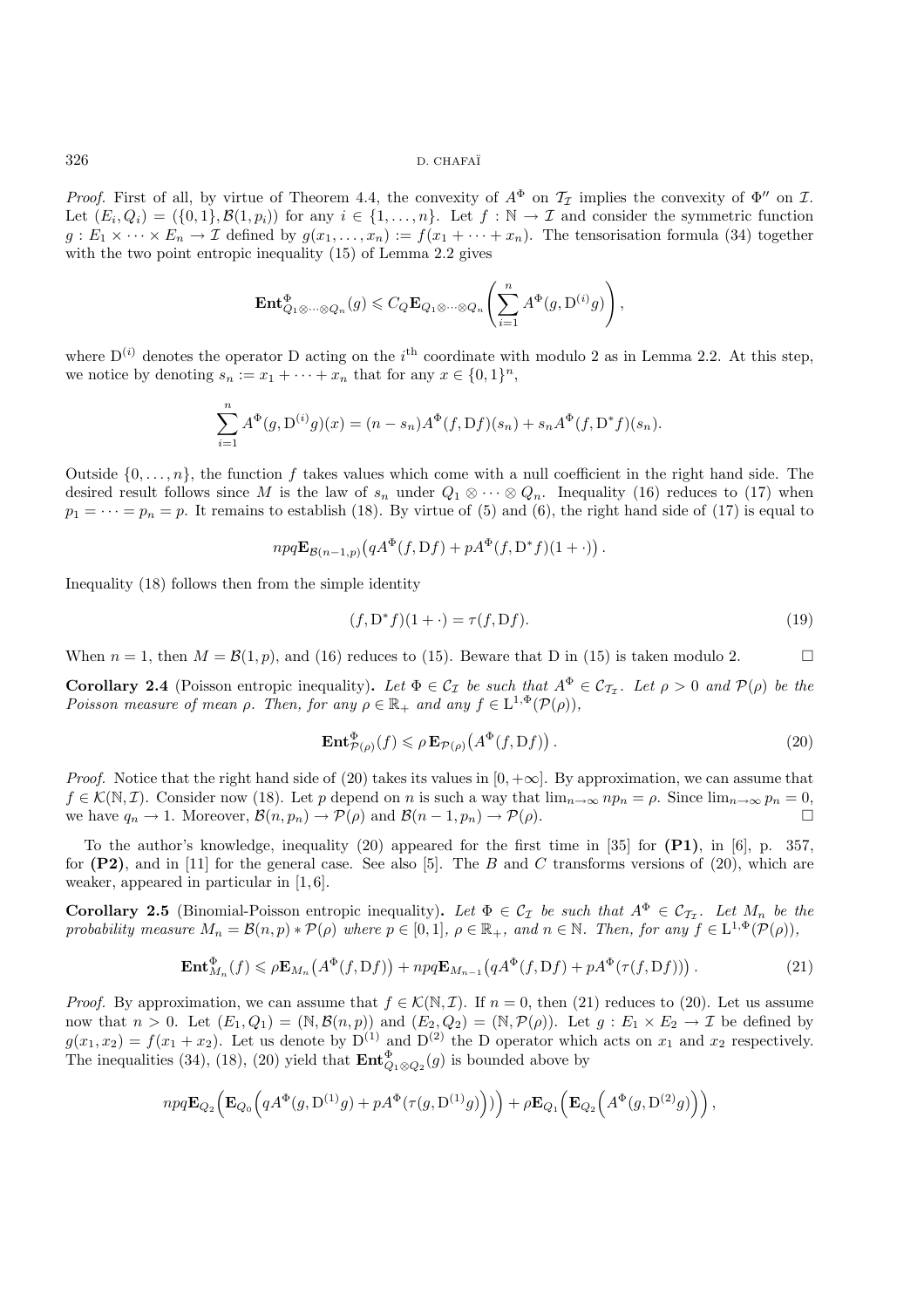where  $Q_0 := \mathcal{B}(n-1, p)$ . Since D commutes with translations, we get for  $i = 1, 2$ ,

$$
(g, D^{(i)}g)(x_1, x_2) = (f, Df)(x_1 + x_2).
$$

Inequality (21) follows since  $M_n$ , respectively  $M_{n-1}$ , is the law of  $x_1+x_2$  under  $Q_1\otimes Q_2$ , respectively  $Q_0\otimes Q_2$ .  $\square$ 

The expectation with respect to  $M_{n-1}$  in the right hand side of (21) may be rewritten as an expectation with respect to  $M_n$  by using (8).

## 3. ENTROPIES ALONG THE  $M/M/\infty$  QUEUE

We start with the decay of the Φ-entropy functional along the queue.

**Theorem 3.1** (Φ-entropies dissipation). Let  $\Phi \in C_{\mathcal{I}}$ . Let  $(\mathbf{P}_t)_{t\geq0}$  be the  $M/M/\infty$  semi-group with input rate  $\lambda > 0$  and service rate  $\mu > 0$ . Then for any  $f \in \mathcal{K}(\mathbb{N}, \mathcal{I})$ , the real function  $t \in \mathbb{R}_+ \mapsto \mathbf{Ent}_{\mathcal{P}(\rho)}^{\Phi}(\mathbf{P}_t f)$  is *non-increasing. Moreover, when*  $A^{\Phi} \in \mathcal{C}_{\mathcal{T}_{\tau}}$ ,

$$
\mathbf{Ent}^{\Phi}_{\mathcal{P}(\rho)}(\mathbf{P}_t f) \leqslant e^{-c\mu t} \mathbf{Ent}^{\Phi}_{\mathcal{P}(\rho)}(f) \,,\tag{22}
$$

*where* c *is the best (i.e. biggest) constant in the inequality*

$$
\forall f \in \mathcal{L}^{1,\Phi}(\mathcal{P}(\rho)), \quad c\mu \mathbf{Ent}^{\Phi}_{\mathcal{P}(\rho)}(f) \leqslant \lambda \mathbf{E}_{\mathcal{P}(\rho)}\big(B^{\Phi}(f,\mathcal{D}f)\big)\,.
$$

*It holds with*  $c = 1$  *in general, and with*  $c = 2$  *for*  $(P2)$ *.* 

*Proof.* Let us denote  $Q = \mathcal{P}(\rho)$ . Since  $\mathbf{Ent}_{Q}^{\phi}(\mathbf{P}_t f) = \mathbf{E}_{Q}(\mathbf{P}_t \Phi(f)) - \Phi(\mathbf{E}_{Q}(f))$ , the invariance of Q gives,

$$
\partial_t \mathbf{Ent}_Q^{\Phi}(\mathbf{P}_t f) = \mathbf{E}_Q(\Phi'(\mathbf{P}_t f)\mathbf{L}\mathbf{P}_t f).
$$

Jensen inequality yields  $P_t(\Phi(f)) \geq \Phi(P_t(f))$  as soon as  $\Phi$  is convex. In particular  $\mathbf{L}\Phi(f) \geq \Phi'(f)\mathbf{L}f$ , which gives  $\mathbf{E}_Q(\Phi'(f)\mathbf{L}f) \leq 0$  as soon as  $\Phi(f)$  is Q-integrable. Hence,  $t \mapsto \mathbf{Ent}_Q^{\Phi}(\mathbf{P}_t f)$  is non-increasing, and we used only the convexity of  $\Phi$ , the Markovian nature of  $(\mathbf{P}_t)_{t>0}$ , and the invariance of Q. The Poisson integration by parts  $(7)$  – which is this time specific to our settings – yields for any q

$$
\mathbf{E}_Q(\Phi'(g)\mathbf{L}g) = -\lambda \mathbf{E}_Q(\mathbf{D}(g)\mathbf{D}(\Phi'(g))) = -\lambda \mathbf{E}_Q(B^{\Phi}(g, \mathbf{D}g)).
$$
\n(23)

In particular, for  $q = \mathbf{P}_t(f)$ , we get,

$$
\partial_t \mathbf{Ent}_Q^{\Phi}(\mathbf{P}_t f) = -\lambda \mathbf{E}_Q\big(B^{\Phi}(\mathbf{P}_t f, \mathrm{D} \mathbf{P}_t f)\big).
$$

Notice that since  $\Phi$  is convex, we have  $B^{\Phi} \geq 0$  by virtue of Lemma 4.1. In the other hand, when  $A^{\Phi}$  is convex, the Poisson entropic inequality (20) together with the bound  $A^{\Phi} \leq B^{\Phi}$  of Lemma 4.2 gives

$$
-\lambda \mathbf{E}_Q\big(B^\Phi(\mathbf{P}_t f,\mathrm{D}\mathbf{P}_t f)\big) \leqslant -\mu\mathbf{Ent}_Q^\Phi(\mathbf{P}_t f)\,.
$$

Putting all together yields  $\partial_t \text{Ent}^{\Phi}_Q(\text{P}_t f) \leq -\mu \text{Ent}^{\Phi}_Q(\text{P}_t f)$ , which gives (22). Finally, the correct constant for **(P2)** comes from the fact that  $2A^{\Phi} = B^{\Phi}$  in that case.

For any probability measure  $\gamma$  on N, and any  $t \in \mathbb{R}_+$ , we denote by  $\gamma P_t$  the probability measure on N defined for any bounded function  $g : \mathbb{N} \to \mathbb{R}$  by  $\mathbf{E}_{\gamma \mathbf{P}_t}(g) := \mathbf{E}_{\gamma}(\mathbf{P}_t(g))$ . In particular, when  $\gamma = \delta_n$  for some fixed  $n \in \mathbb{N}$ , we get  $\delta_n \mathbf{P}_t = \mathbf{P}_t(\cdot)(n)$ . We have  $\gamma \ll \mathcal{P}(\rho)$  for any probability measure  $\gamma$  on N, as soon as  $\rho > 0$ . Let us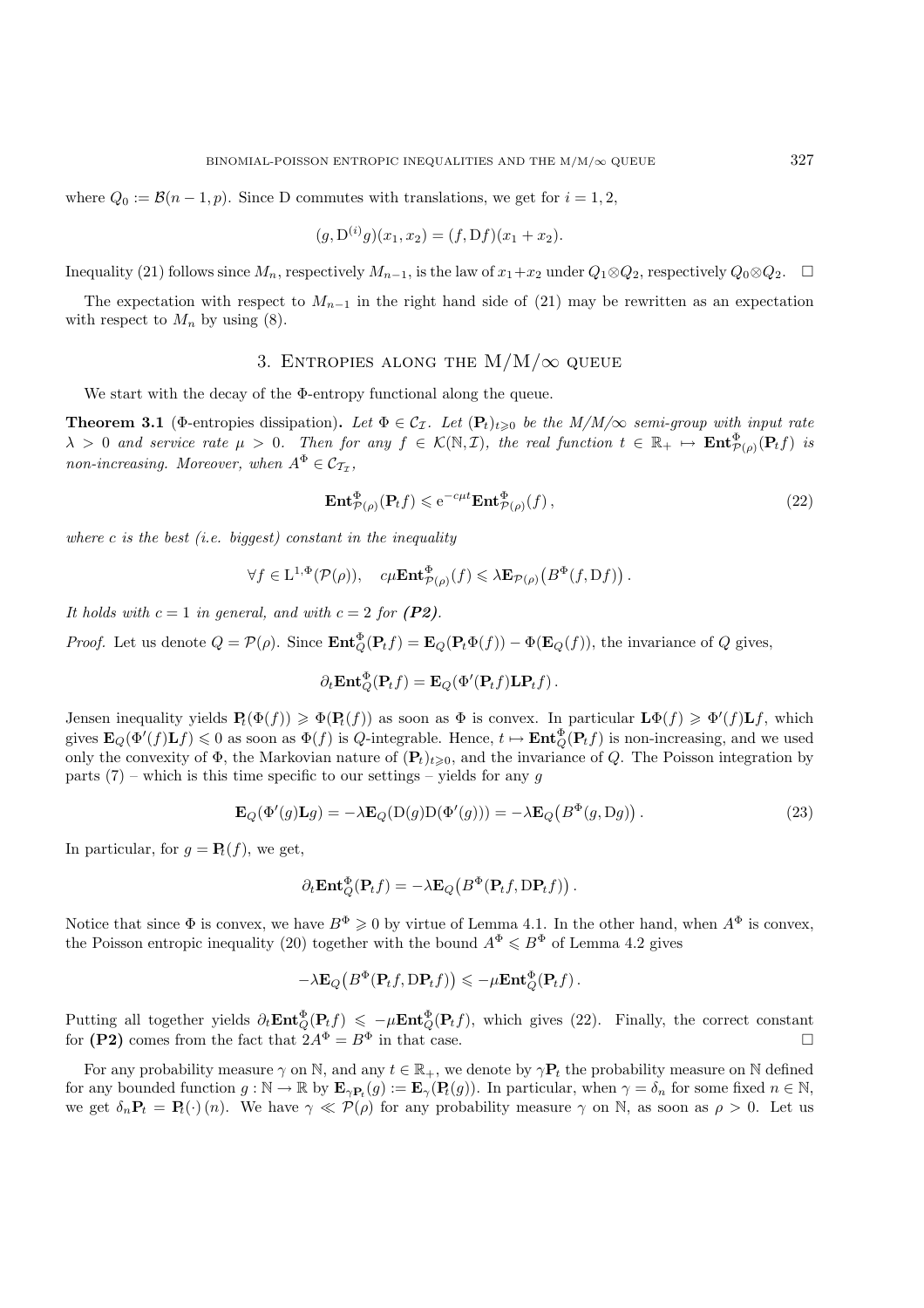define  $f_{\gamma} := d\gamma/dP(\rho)$ . Since  $P(\rho)$  is symmetric for **L**, we have that **L** and **P**<sub>t</sub>(·) are self-adjoint in  $L^2(P(\rho))$ . Therefore, one can write for any  $g \in L^2(\mathcal{P}(\rho))$ 

$$
\int_{\mathbb{N}} \mathbf{P}_t(f_\gamma) g d\mathcal{P}(\rho) = \int_{\mathbb{N}} \mathbf{P}_t(g) f_\gamma d\mathcal{P}(\rho) = \int_{\mathbb{N}} \mathbf{P}_t(g) d\gamma = \int_{\mathbb{N}} g d(\gamma \mathbf{P}_t).
$$

Recall that the total variation norm  $\|\alpha\|_{TV}$  of a Borel measure  $\alpha$  on an at most countable set S is defined by  $\|\alpha\|_{TV} = \frac{1}{\|C\|_{TV}} = \frac{1}{\|C\|_{TV}} = \frac{1}{\|C\|_{TV}} = \frac{1}{\|C\|_{TV}} = \frac{1}{\|C\|_{TV}} = \frac{1}{\|C\|_{TV}} = \frac{1}{\|C\|_{$  $\|\alpha\|_{TV} = \frac{1}{2} \|\alpha\|_1 = \frac{1}{2} \sum_{x \in S} |\alpha(x)|$ . If  $\alpha$  and  $\beta$  are two probability measures on S, the distance  $\|\alpha - \beta\|_{TV}$  is

$$
\|\alpha - \beta\|_{\text{TV}} = \sup_{A \subset \mathcal{S}} |\alpha(A) - \beta(B)| = \frac{1}{2} \sup_{\|f\|_{\infty} \leq 1} \left| \int f \, \mathrm{d}\alpha - \int f \, \mathrm{d}\beta \right|.
$$

Recall the well known bound for any  $a, b \in \mathbb{R}_+$ ,  $\|\mathcal{P}(a) - \mathcal{P}(b)\|_{TV} \leq 1 - e^{-(b-a)}$ , *cf.* [31], Proposition 6.1, p. 143, which gives from (3) for any  $t \in \mathbb{R}$ . which gives from (3) for any  $t \in \mathbb{R}_+$ 

$$
\|\mathbf{P}_t(\cdot)\(0)-\mathcal{P}(\rho)\|_{\text{TV}} \leq 1 - e^{-\rho e^{-\mu t}}.
$$

Theorem 3.1 for **(P1)** produces in particular a bound for  $\|\mathbf{P}_t(\cdot)(n) - \mathcal{P}(\rho)\|_{TV}$ , as stated in Corollary 3.2.

**Corollary 3.2.** Let  $(\mathbf{P}_t)_{t\geq0}$  be the semi-group of the M/M/ $\infty$  queue with input rate  $\lambda > 0$  and service rate  $\mu > 0$ *. For any*  $n \in \mathbb{N}$  *and any*  $t \in \mathbb{R}_+$ *,* 

$$
2\|\mathbf{P}_t(\cdot)(n)-\mathcal{P}(\rho)\|_{\text{TV}}^2 \leqslant e^{-\mu t} \log(e^{\rho} \rho^{-n} n!).
$$

The proof follows the lines of a method due to Diaconis and Saloff-Coste, *cf.* for example [17, 33].

*Proof of Corollary 3.2.* Since  $Q := \mathcal{P}(\rho)$  is symmetric for **L**,

$$
\frac{\mathrm{d}(\gamma \mathbf{P}_t)}{\mathrm{d}Q} = \mathbf{P}_t(f_\gamma),\tag{24}
$$

where  $f_{\gamma} := d\gamma/dQ$ . The Pinsker-Csiszár-Kullback inequality states that for any couple  $(\alpha, \beta)$  of probability measures on the same measured space  $2\|\alpha - \beta\|_{TV}^2 \le \mathbf{Ent}(\alpha|\beta) = \mathbf{Ent}_{\beta}(\mathrm{d}\alpha/\mathrm{d}\beta)$ , where  $\mathbf{Ent}_{\beta}$  is the  $\Phi$ -entropy<br>in the case (**P1**). Let  $t \in \mathbb{R}$ , and  $n \in \mathbb{N}$ . For  $(\alpha, \beta) = (\mathbf{P}(\lambda)(n), \alpha)$ , we can wri in the case **(P1)**. Let  $t \in \mathbb{R}_+$  and  $n \in \mathbb{N}$ . For  $(\alpha, \beta) = (\mathbf{P}_t(\cdot) (n), Q)$ , we can write by (24) and (22)

$$
2\|\gamma \mathbf{P}_t-Q\|_{\text{TV}}^2\leqslant \mathbf{Ent}_Q(\mathbf{P}_t(f_\gamma))\leqslant e^{-\mu t}\mathbf{Ent}_Q(f_\gamma).
$$

For  $\gamma = \delta_n$  for some fixed  $n \in \mathbb{N}$ , we get  $\gamma \mathbf{P}_t = \mathbf{P}_t(\cdot)(n)$  and  $f_{\delta_n} = I_{\{n\}}/Q(n)$ . As a consequence, we obtain as expected  $\mathbf{Ent}_Q(f_{\delta_n}) = -\log Q(n) = \log(e^{\rho} \rho^{-n} n!)$ .

### 3.1. **Local inequalities and semi-group interpolation**

Standard Brownian motion on R starting from x interpolates on the time interval  $[0, t]$  between the Dirac measure  $\delta_x$  and the Gaussian measure  $\mathcal{N}(x, t)$ . It is known that this interpolation provides the optimal Gaussian logarithmic Sobolev inequality. Similarly, the simple Poisson process of intensity  $\lambda$  starting from n interpolates on the time interval [0, t] between the Dirac measure  $\delta_n$  and the translated Poisson measure  $\delta_n * \mathcal{P}(\lambda t)$ . By analogy, let us give a proof of the Poisson entropic inequality (20) by using the simple Poisson process, which corresponds to an  $M/M/\infty$  queue with  $\mu = 0$ . In that case,  $\mathbf{L} = \lambda \mathbf{D}$  and  $\mathbf{P}_t(\cdot)(0) = \mathcal{P}(\lambda t)$ . Let  $\Phi \in \mathcal{C}_{\mathcal{I}}$  such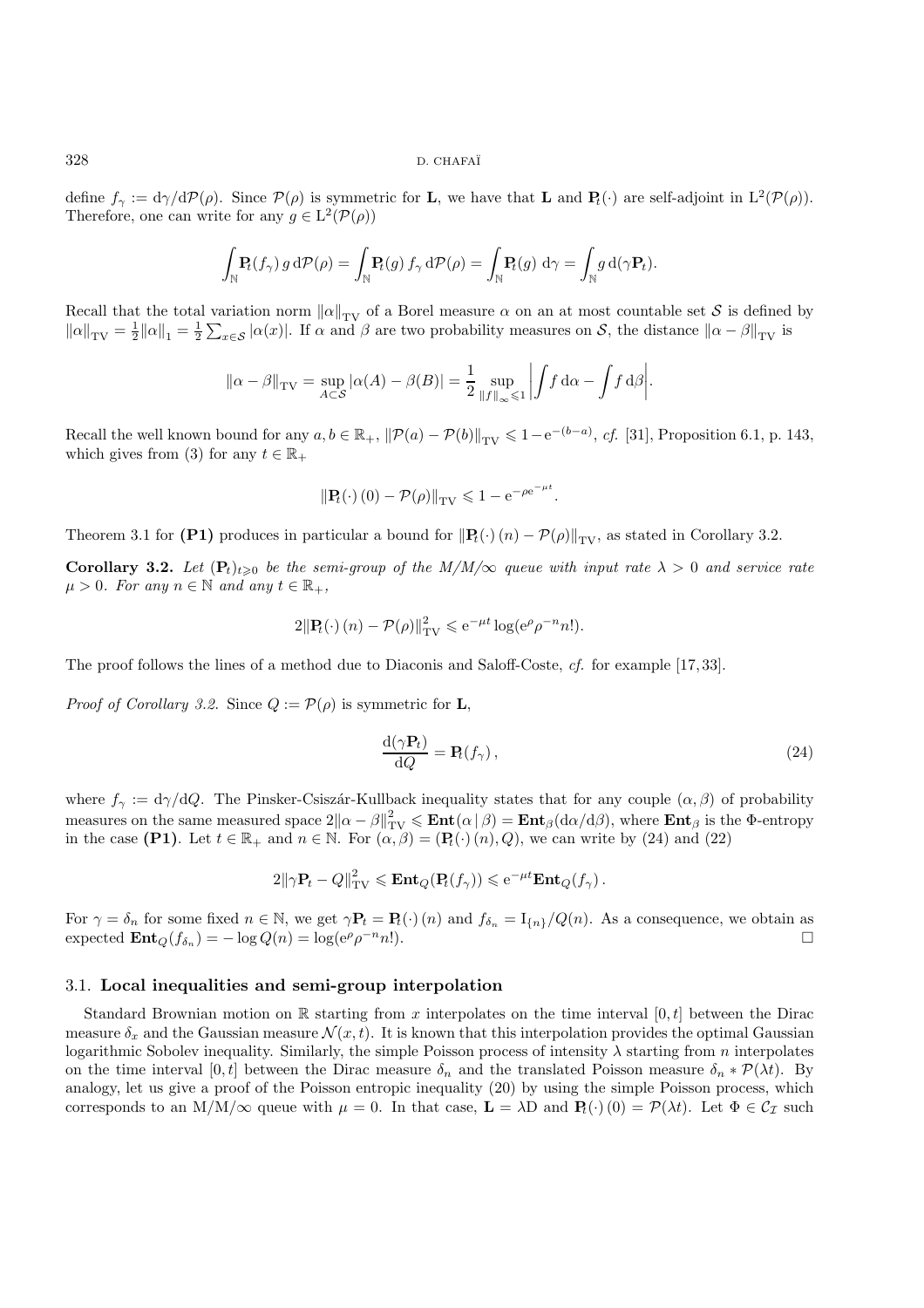that  $A^{\Phi} \in \mathcal{C}_{\mathcal{T}_{\tau}}$ , *cf.* Theorem 4.4. One can write by abridging  $\mathbf{P}_t(\cdot)$  (0) in  $\mathbf{P}_t(\cdot)$  and denoting  $F = \mathbf{P}_{t-s}(f)$ ,

$$
\begin{aligned} \mathbf{Ent}^{\Phi}_{\mathcal{P}(\lambda)}(f) &= \mathbf{P}_{1}(\Phi(f)) - \Phi(\mathbf{P}_{1}(f)) \\ &= \int_{0}^{t} \partial_{s} \mathbf{P}_{s}(\Phi(\mathbf{P}_{t-s}f)) \, \mathrm{d}s \\ &= \int_{0}^{t} \mathbf{P}_{s}(\mathbf{L}\Phi(F) - \Phi'(F)\mathbf{L}F) \, \mathrm{d}s. \end{aligned}
$$

Now,  $\mathbf{L}\Phi(F) - \Phi'(F)\mathbf{L}F = A^{\Phi}(F, DF)$ , and (4) with  $\mu = 0$  gives  $DF = DP_{t-s}(f) = P_{t-s}(Df)$ . Thus, we get,

$$
\begin{aligned} \mathbf{Ent}_{\mathcal{P}(\lambda)}^{\Phi}(f) &= \lambda \int_{0}^{t} \mathbf{P}_{s}\big(A^{\Phi}(F, \mathrm{D}F)\big) \, \mathrm{d}s \\ &= \lambda \int_{0}^{t} \mathbf{P}_{s}\big(A^{\Phi}(\mathbf{P}_{t-s}f, \mathbf{P}_{t-s} \mathrm{D}f)\big) \, \mathrm{d}s. \end{aligned}
$$

Finally, Jensen inequality for convex function  $A^{\Phi}$  gives then the desired result,

$$
\mathbf{Ent}^{\Phi}_{\mathcal{P}(\lambda)}(f) \leq \lambda \int_0^t \mathbf{P}_s(\mathbf{P}_{t-s}\big(A^{\Phi}(f,\mathrm{D}f)\big)) \, \mathrm{d}s = \lambda t \mathbf{P}_t\big(A^{\Phi}(f,\mathrm{D}f)\big) \, .
$$

 $M/M/\infty$  *semi-group interpolation on the time interval*  $[0, +\infty]$ 

The standard Ornstein-Uhlenbeck process on R starting from x interpolates on the time interval  $[0, +\infty]$ between the Dirac measure  $\delta_x$  and the standard Gaussian measure  $\mathcal{N}(0, 1)$ . It is known that this interpolation provides the optimal Gaussian logarithmic Sobolev inequality. Similarly, the  $M/M/\infty$  queue with intensities  $(\lambda, \mu)$  starting from *n* interpolates on the time interval  $[0, +\infty]$  between the Dirac measure  $\delta_n$  and the Poisson measure  $\mathcal{P}(\rho)$  where  $\rho = \lambda/\mu$ . Notice that when  $\lambda = 0$ , this interpolation holds between  $\delta_n$  and  $\delta_0$  (pure death process). By analogy, let us give a proof of the Poisson entropic inequality (20) by using the  $M/M/\infty$  queue. Let  $(\mathbf{P}_t)_{t\geq0}$  be the M/M/ $\infty$  queue semi-group with input rate  $\lambda$  and service rate  $\mu$ . Let  $\Phi \in \mathcal{C}_{\mathcal{I}}$  such that  $B^{\Phi} \in C_{\mathcal{T}_{\mathcal{I}}}$ , *cf.* Theorem 4.4. We denote by Q the Poisson measure  $\mathcal{P}(\rho)$ . For any  $f \in \mathcal{K}(\mathbb{N}, \mathcal{I})$ , we write

$$
\mathbf{Ent}_{Q}^{\Phi}(f) = + \int_{\mathbb{N}} (\Phi(\mathbf{P}_{0}f) - \Phi(\mathbf{P}_{\infty}f)) dQ
$$
  
=  $-\int_{\mathbb{N}} \int_{0}^{\infty} \partial_{t} \Phi(\mathbf{P}_{t}f) dt dQ$   
=  $-\int_{0}^{\infty} \int_{\mathbb{N}} \Phi'(\mathbf{P}_{t}f) \mathbf{L} \mathbf{P}_{t}f dQ dt$   
=  $\lambda \int_{0}^{\infty} \int_{\mathbb{N}} B^{\Phi}(\mathbf{P}_{t}f, \mathbf{D} \mathbf{P}_{t}f) dQ dt$ ,

where we used  $(23)$  for the last equality. Now, the commutation  $(4)$  yields

$$
\operatorname{Ent}_{Q}^{\Phi}(f) = \lambda \int_{0}^{\infty} \int_{\mathbb{N}} B^{\Phi}(\mathbf{P}_{t}f, e^{-\mu t} \mathbf{P}_{t} D f) dQ dt.
$$

Jensen inequality for  $B^{\Phi}$  and  $\mathbf{P}_t(\cdot)$  followed by the invariance of Q give

$$
\mathbf{Ent}_{Q}^{\Phi}(f) \leq \lambda \int_{0}^{\infty} \int_{\mathbb{N}} B^{\Phi}(f, e^{-\mu t} Df) dQ dt.
$$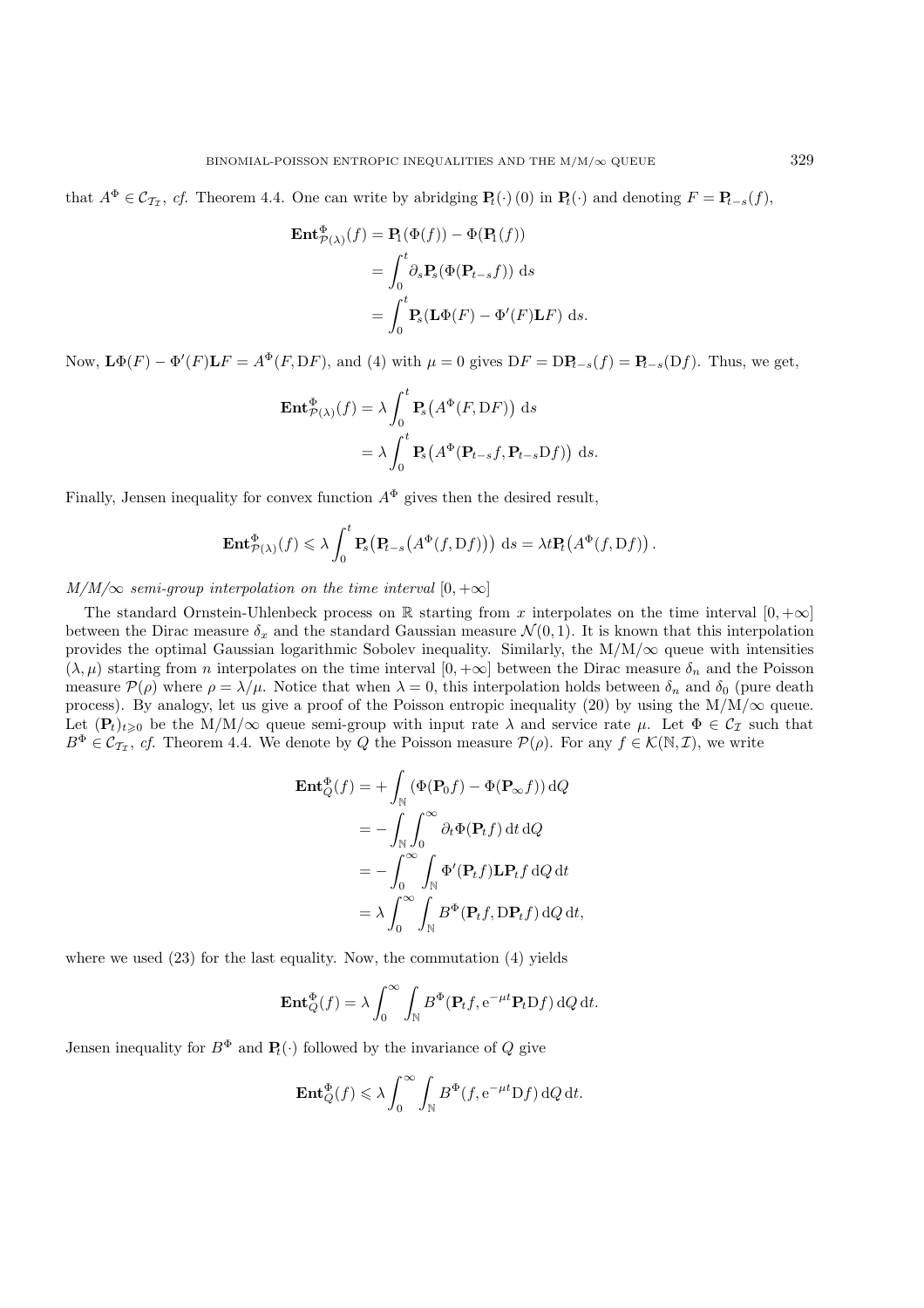But by Lemma 4.10,  $B^{\Phi}(u, e^{-\mu t}v) \leqslant e^{-\mu t}B^{\Phi}(u, v)$  for any  $(u, v) \in \mathcal{T}_{\mathcal{I}}$ , and thus

$$
\mathbf{Ent}_{Q}^{\Phi}(f) \leq \lambda \int_{0}^{\infty} e^{-\mu t} dt \int_{\mathbb{N}} B^{\Phi}(f, Df) dQ = \rho \mathbf{E}_{Q}(B^{\Phi}(f, Df)),
$$

which is exactly the  $B$  transform version of the Poisson entropic inequality (20).

**Remark 3.3**  $(A - B - C$  transforms and discrete space). The interpolation on [0, t] gives rise to the  $A^{\Phi}$ transform whereas the interpolation on  $[0, +\infty]$  leads to the  $B^{\Phi}$  transform. In continuous space settings, the diffusion property permits to write  $\mathbf{L}\Phi(F) - \Phi'(F)\mathbf{L}F = \Phi''(F)\mathbf{\Gamma}(F, F)$  which is close to  $C^{\Phi}$  and not to  $A^{\Phi}$  in that case.

*Local inequality and semi-group interpolation on the time interval* [0, t]

Consider the semi-group  $(\mathbf{P}_t)_{t\geq0}$  of the M/M/ $\infty$  queue with input rate  $\lambda$  and service rate  $\mu$ . The family  $(\mathbf{P}_s(\cdot)(n))_{0\leq s\leq t}$  interpolates between  $\delta_n$  and  $\mathcal{B}(n, e^{-\mu t}) * \mathcal{P}(\rho(1-e^{-\mu t}))$ . Let  $\Phi \in \mathcal{C}_{\mathcal{I}}$  such that  $A^{\Phi} \in \mathcal{C}_{\mathcal{I}_{\mathcal{I}}}, c f$ .<br>The energy 4.4. The inequalities (21) and (2) give for any  $n \in \$ Theorem 4.4. The inequalities (21) and (3) give for any  $n \in \mathbb{N}$ , any  $t \in \mathbb{R}_+$ , and any  $f \in \mathcal{K}(\mathbb{N}, \mathcal{I})$ ,

$$
\mathbf{Ent}^{\Phi}_{\mathbf{R}(\cdot)(n)}(f) \leqslant \rho q(t) \mathbf{P}_t\big(A^{\Phi}(f, Df)\big)(n) + np(t)q(t)\mathbf{P}_t\big(q(t)A^{\Phi}(f, Df) + p(t)A^{\Phi}(\tau(f, Df))\big)(n-1). \tag{25}
$$

Let us try to recover  $(25)$  by semi-group interpolation. We write as for the pure Poisson process case,

$$
\begin{aligned} \mathbf{Ent}_{\mathbf{P}_t(\cdot)(n)}^{\Phi}(f) &= \mathbf{P}_t(\Phi(f))\,(n) - \Phi(\mathbf{P}_t(f)\,(n)) \\ &= \int_0^t \partial_s \mathbf{P}_s(\Phi(\mathbf{P}_{t-s}f))\,(n)\,\mathrm{d}s \\ &= \int_0^t \mathbf{P}_s(\mathbf{L}\Phi(F) - \Phi'(F)\mathbf{L}F)\,(n)\,\mathrm{d}s \end{aligned}
$$

where  $F := \mathbf{P}_{t-s}(f)$ . At this step, we notice that

$$
\mathbf{L}\Phi(F) - \Phi'(F)\mathbf{L}F = \lambda A^{\Phi}(F, \mathbf{D}F) + \mu h A^{\Phi}(F, \mathbf{D}^*F),
$$

where  $h : \mathbb{N} \to \mathbb{N}$  is defined by  $h(k) = k$  for any  $k \in \mathbb{N}$ . Thus, we get

$$
\mathbf{Ent}^{\Phi}_{\mathbf{P}_t(\cdot)(n)}(f) = \lambda \int_0^t \mathbf{P}_s(A^{\Phi}(F, DF)) (n) ds + \mu \int_0^t \mathbf{P}_s(hA^{\Phi}(F, D^*F)) (n) ds.
$$
 (26)

By virtue of (4), (41), Jensen inequality for the convex functions  $A^{\Phi}$  and  $C^{\Phi}$ , and the semi-group property, the first term of the right hand side of (26) is bounded above by

$$
\left(\frac{1}{2}\lambda \int_0^t p(t-s)^2 q(t-s) \,ds\right) \mathbf{P}_t\big(C^{\Phi}(f, \mathrm{D}f)\big)(n) + \left(\lambda \int_0^t p(t-s)^3 \,ds\right) \mathbf{P}_t\big(A^{\Phi}(f, \mathrm{D}f)\big)(n).
$$

For the second term of the right hand side of (26), we first write by virtue of (9) and (19),

$$
\mu \mathbf{P}_s\big(hA^{\Phi}(F, D^*F)\big)(n) = \mu np(s)\mathbf{P}_s\big(A^{\Phi}(\tau(F, DF))\big)(n-1) + \lambda q(s)\mathbf{P}_s\big(A^{\Phi}(\tau(F, DF))\big)(n).
$$

Now, by (4), (42), Jensen inequality for the convex functions  $A^{\Phi}(\tau)$  and  $C^{\Phi}$ , and the semi-group property,

$$
\mathbf{P}_s(A^{\Phi}(\tau(F, DF))) (k) \leq \frac{1}{2}p(t-s)^2q(t-s)\mathbf{P}_t(C^{\Phi}(f, Df))(k) + p(t-s)^3\mathbf{P}_t(A^{\Phi}(\tau(f, Df))) (k)
$$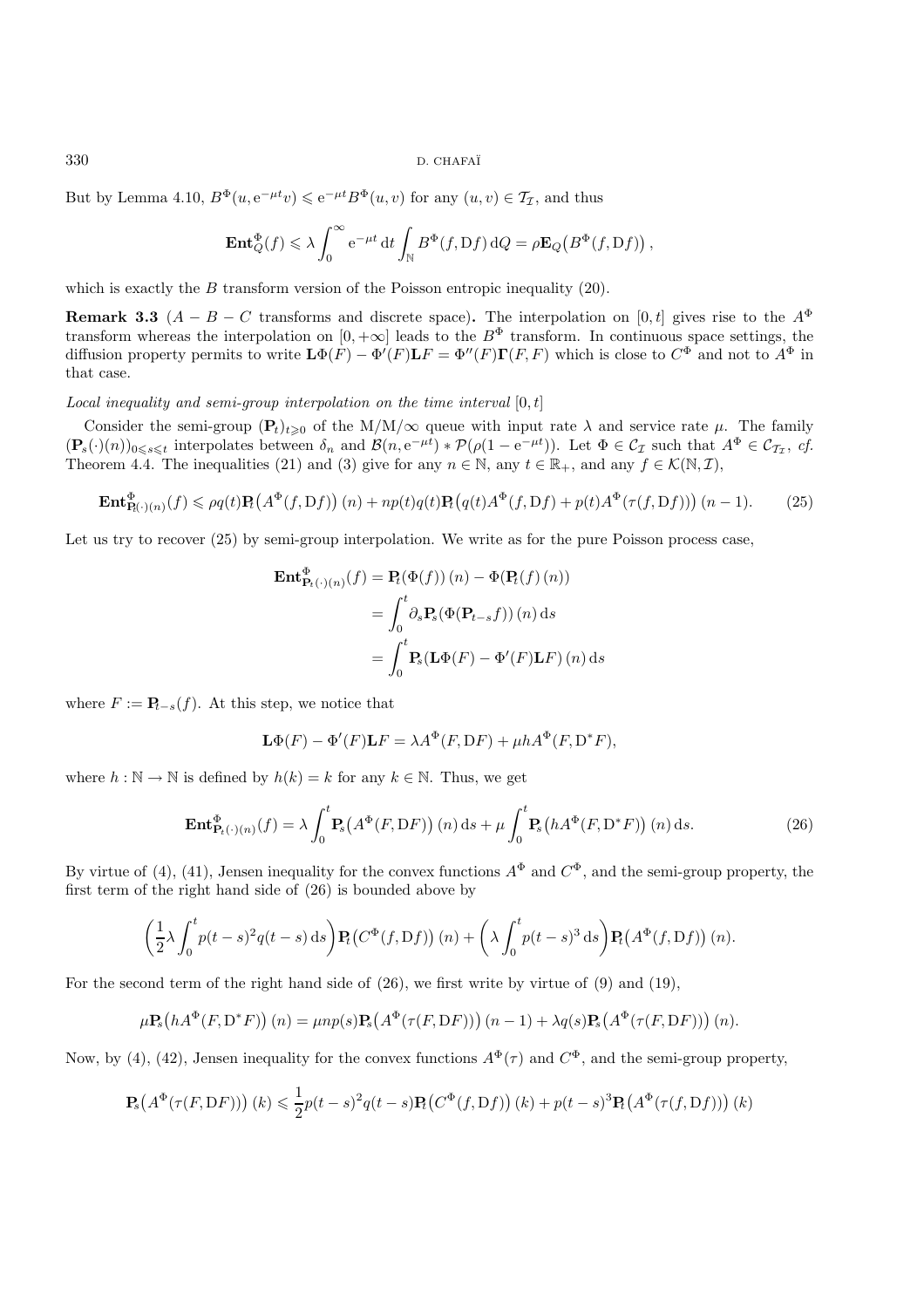for any  $k \in \{n-1, n\}$ . Thus, the second term of the right hand side of (26) is bounded above by

$$
\left(\mu n \int_0^t p(s)p(t-s)^3 ds\right) \mathbf{P}_t\left(A^{\Phi}(\tau(f,\mathcal{D}f))\right)(n-1) + \left(\frac{1}{2}\mu n \int_0^t p(s)p(t-s)^2 q(t-s) ds\right) \mathbf{P}_t\left(C^{\Phi}(f,\mathcal{D}f)\right)(n-1) + \left(\lambda \int_0^t q(s)p(t-s)^3 ds\right) \mathbf{P}_t\left(A^{\Phi}(\tau(f,\mathcal{D}f))\right)(n) + \left(\frac{1}{2}\lambda \int_0^t q(s)p(t-s)^2 q(t-s) ds\right) \mathbf{P}_t\left(C^{\Phi}(f,\mathcal{D}f)\right)(n).
$$

Putting all together, we obtain finally the following local inequality.

$$
\mathbf{Ent}_{\mathbf{P}_t(\cdot)(n)}^{\Phi}(f) \le \rho \mathbf{P}_t \left( \frac{1}{3} (1 - p(t)^3) A^{\Phi}(f, Df) + \frac{1}{6} q(t)^2 (2 + p(t)) \left[ A^{\Phi}(\tau(f, Df)) + \frac{1}{2} C^{\Phi}(f, Df) \right] \right) (n)
$$
  
+ 
$$
\frac{1}{2} np(t) \mathbf{P}_t \left( (1 - p(t)^2) A^{\Phi}(\tau(f, Df)) + \frac{1}{2} q(t)^2 C^{\Phi}(f, Df) \right) (n - 1), \qquad (27)
$$

which is not  $(25)$ . Actually,  $(27)$  is in a way stronger than  $(25)$  for small t, as we will see in the sequel with the fluid limit approximation of the Ornstein-Uhlenbeck process. When  $t \to \infty$ , we have  $p(t) \to 0$ ,  $q(t) \to 1$ , and  $A^{\Phi} + A^{\Phi}(\tau) = B^{\Phi}$ , and in that case, (27) provides the following Poissonian inequality.

$$
\mathbf{Ent}^{\Phi}_{\mathcal{P}(\rho)}(f) \leqslant \frac{1}{2}\rho\mathbf{E}_{\mathcal{P}(\rho)}\left(\frac{2}{3}B^{\Phi}(f,\mathrm{D}f) + \frac{1}{3}C^{\Phi}(f,\mathrm{D}f)\right)(n),
$$

which is not  $(20)$ . The proof of  $(27)$  given above suggests to use  $(30)$  instead of its consequences  $(41)$  and  $(42)$ for the derivation of local inequalities *via* semi-group interpolation. The investigation of this approach is left to the reader. Notice that (40) is not strong enough. Let us focus on the **(P2)** case, for which we have the simple identity  $2A^{\Phi}(f, Df) = 2A^{\Phi}(\tau(f, Df)) = B^{\Phi}(f, Df) = C^{\Phi}(f, Df) = 2|Df|^2$ . In that case, (27) is the optimal local Poincaré inequality, *e.g.* 

$$
\mathbf{Var}_{\mathbf{P}(\cdot)(n)}(f) \leqslant \rho q(t)\mathbf{P}_t\left(|\mathbf{D}f|^2\right)(n) + np(t)q(t)\mathbf{P}_t\left(|\mathbf{D}f|^2\right)(n-1).
$$

## 3.2. **Scaling limit of the entropic inequalities**

Let us consider the Poisson distribution  $\mathcal{P}(\rho)$  with parameter  $\rho > 0$ . For any  $N \in \mathbb{N}^*$ , let  $\kappa_N : \mathbb{N} \to \mathbb{R}$  be the function defined by  $\kappa_N(n) := N^{-1/2}(n - \rho N)$  for any  $n \in \mathbb{N}$ . By virtue of the Central Limit Theorem, the image measure of  $\mathcal{P}(N\rho) = \mathcal{P}(\rho)^{*N}$  by  $\kappa_N$  converges weakly towards the Gaussian measure  $\mathcal{N}(0, \rho)$  when  $N \to \infty$ . Let  $g \in \mathcal{K}(\mathbb{R}, \mathcal{I})$  be smooth with bounded derivatives, and set  $f_N := g \circ \kappa_N$ . In one hand, we have

$$
\lim_{N\to\infty}\mathbf{Ent}^{\Phi}_{\mathcal{P}(N\rho)}(f_N)=\mathbf{Ent}^{\Phi}_{\mathcal{N}(0,\rho)}(g).
$$

In the other hand, by a Taylor formula,  $D(f_N) = D(g \circ \kappa_N) = N^{-1/2}(g' \circ \kappa_N) + O(N)$ , and by a Taylor formula for  $\Phi$  this time,  $A^{\Phi}(f_N, Df_N) = (2N)^{-1}(g' \circ \kappa_N)^2 \Phi''(f_N) + o(N)$ . This yields that

$$
\lim_{N \to \infty} \rho N \mathbf{E}_{\mathcal{P}(\rho)}(A^{\Phi}(f_N, \mathrm{D}f_N)) = \frac{1}{2} \rho \mathbf{E}_{\mathcal{N}(0, \rho)}(C^{\Phi}(g, g')).
$$

Now, the A-transform based Poisson entropic inequality (20) for  $\mathcal{P}(N\rho)$  and  $f_N$  gives finally that

$$
\mathbf{Ent}^{\Phi}_{\mathcal{N}(0,\rho)}(g) \leqslant \frac{1}{2}\rho \mathbf{E}_{\mathcal{N}(0,1)}\big(C^{\Phi}(g,g')\big) \,. \tag{28}
$$

Recall that the Poincaré inequality corresponds to  $(P2)$ . In that case,

**Ent**<sub>*N*(0,\rho)</sub>(g) = **Var**<sub>*N*(0,\rho)</sub>(g) and 
$$
C^{\Phi}(g, g') = 2|g'|^2
$$
.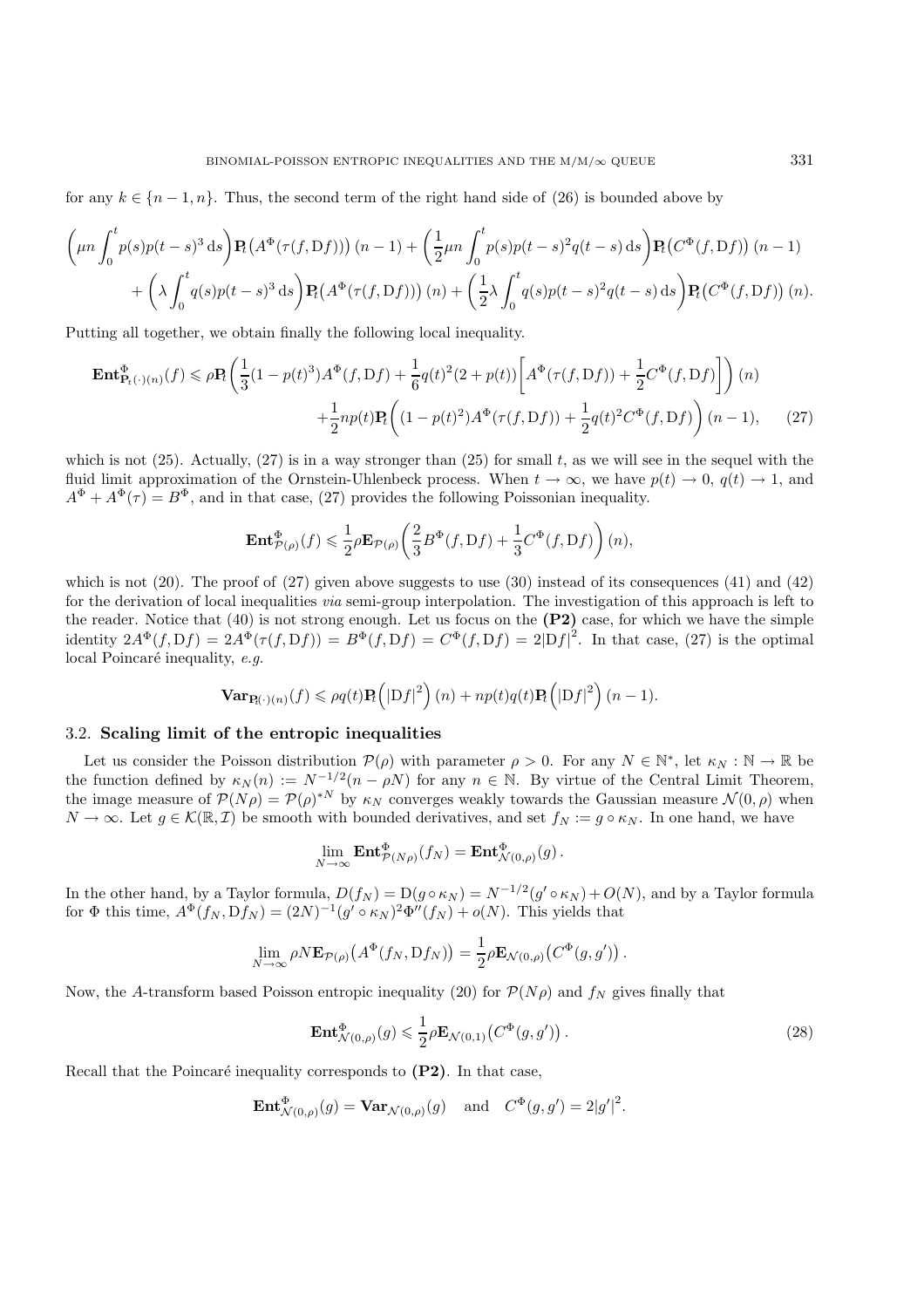The logarithmic Sobolev inequality corresponds to **(P1)**. In that case,

$$
\operatorname{Ent}^{\Phi}_{\mathcal{N}(0,\rho)}(g) = \operatorname{Ent}_{\mathcal{N}(0,\rho)}(g) \quad \text{and} \quad C^{\Phi}(g,g') = \frac{|g'|^2}{g}.
$$

The constant  $\rho$  in (28) is known to be optimal. It gives in particular the optimal Poincaré inequality for the Gaussian measure in the case **(P2)**, and the optimal logarithmic Sobolev inequality for the Gaussian measure in the case **(P1)**. The method was used in the case **(P1)** in [35], Remark 1.6. In some sense, the A transform is the right Dirichlet form to consider since it allows the derivation of optimal Gaussian entropic inequalities from their A-transform based Poisson versions. In contrast, it is shown in [6], pages 356–357, that the optimal B transform version for the Poisson measure does not lead to the optimal constant in the logarithmic Sobolev inequality for the Gaussian measure (lack of a multiplicative factor 2). The deep reason for this difference between A and B transforms consequences is the fact that the comparison  $A^{\Phi} \leq B^{\Phi}$  improves by a factor 2 when  $v$  goes to 0, as stated in Remark 4.3. This phenomenon does not hold for the Poincaré inequality, since  $2A^{\Phi} = B^{\Phi}$  for **(P2)**.

As presented in Section 1.2, the M/M/∞ queueing process gives rise to an Ornstein-Uhlenbeck process *via* a fluid limit procedure. It is quite natural to ask about the behaviour of the binomial-Poisson entropic inequalities under this scaling limit.

Let  $(X_t^N)_{t\geqslant0}$  be an  $M/M/\infty$  queueing process with input rate  $N\lambda > 0$  and service rate  $\mu > 0$ , where  $N \in \mathbb{N}^*$ . Let  $(U_t)_{t\geqslant0}$  be an Ornstein-Uhlenbeck process, solution of the Stochastic Differential Equation  $dU_t = \lambda dB_t - \mu U_t dt$ . Let  $g \in \mathcal{K}(\mathbb{R}, \mathcal{I})$  be smooth with bounded derivatives. For any  $y \in \mathbb{R}$ , we define  $z_N := \lfloor N \rho + N^{1/2} y \rfloor$  where  $\lfloor \cdot \rfloor$  denotes the integer part. According to Section 1.2, the image measure of  $\mathcal{L}(X_t^N | X_0 = z_N)$  by function  $\kappa_N$  converges weakly towards  $\mathcal{L}(U_t | U_0 = y)$  when N goes to  $\infty$ . Notice that

$$
\mathcal{L}(X_t^N \,|\, X_0 = z_N) = \mathcal{B}(z_N, p(t)) * \mathcal{P}(N \rho q(t))
$$

and that  $\mathcal{L}(U_t | U_0 = y) = \mathcal{N}(yp(t), \rho(1 - p(t)^2))$ . In particular, if  $f_N := g \circ \kappa_N$ , then

$$
\lim_{N\to\infty}\mathbf{Ent}_{\mathcal{L}(X_t^N|X_0^N=z_N)}^{\Phi}(f_N)=\mathbf{Ent}_{\mathcal{L}(U_t|U_0=y)}^{\Phi}(g).
$$

In the other hand, as for the pure Poisson measure case, we have

$$
\lim_{N\to\infty} N\mathbf{E}_{\mathcal{L}(X_t^N|X_0^N=z_N)}(A^{\Phi}(f_N, Df_N)) = \frac{1}{2}\mathbf{E}_{\mathcal{L}(U_t|U_0=y)}(C^{\Phi}(g,g')).
$$

A similarly identity holds for  $A^{\Phi}(\tau(f_N, Df_N))$ . Putting all together, we deduce from (25) that

$$
\mathbf{Ent}_{\mathcal{L}(U_t \mid U_0 = y)}^{\Phi}(g) \leqslant K(t) \mathbf{E}_{\mathcal{L}(U_t \mid U_0 = y)}(C^{\Phi}(g, g'))\,,\tag{29}
$$

where  $K(t) := \frac{1}{2}\rho q(t)(1+2p(t))$ . It is known that the best constant in (29) is  $K^*(t) := \frac{1}{2}\rho q(t)(1+p(t))$ . Let us consider now the function  $\theta : \mathbb{R}_+ \to \mathbb{R}_+$  defined for any  $t \in (0, \infty)$  by consider now the function  $\theta : \mathbb{R}_+ \to \mathbb{R}_+$  defined for any  $t \in (0, \infty)$  by

$$
\theta(t) := \frac{K(t)}{K^*(t)} = 1 + \frac{1}{1 + \frac{1}{p(t)}}.
$$

This function is non-increasing, with  $\theta(0) = \frac{3}{2}$  and  $\lim_{t \to +\infty} \theta(t) = 1$ . Consequently, the constant  $K(t)$  in the inequality (29) improves when t increases. It is asymptotically optimal, when t goes to  $+\infty$ . Surpri inequality (29) improves when t increases. It is asymptotically optimal, when t goes to  $+\infty$ . Surprisingly, it turns out that the usage of (27) instead of (25) provides (29) with constant  $K^*(t)$  instead of constant  $K(t)$ . As a consequence, (27) is in a way stronger than (25), at least in terms of their fluid limit.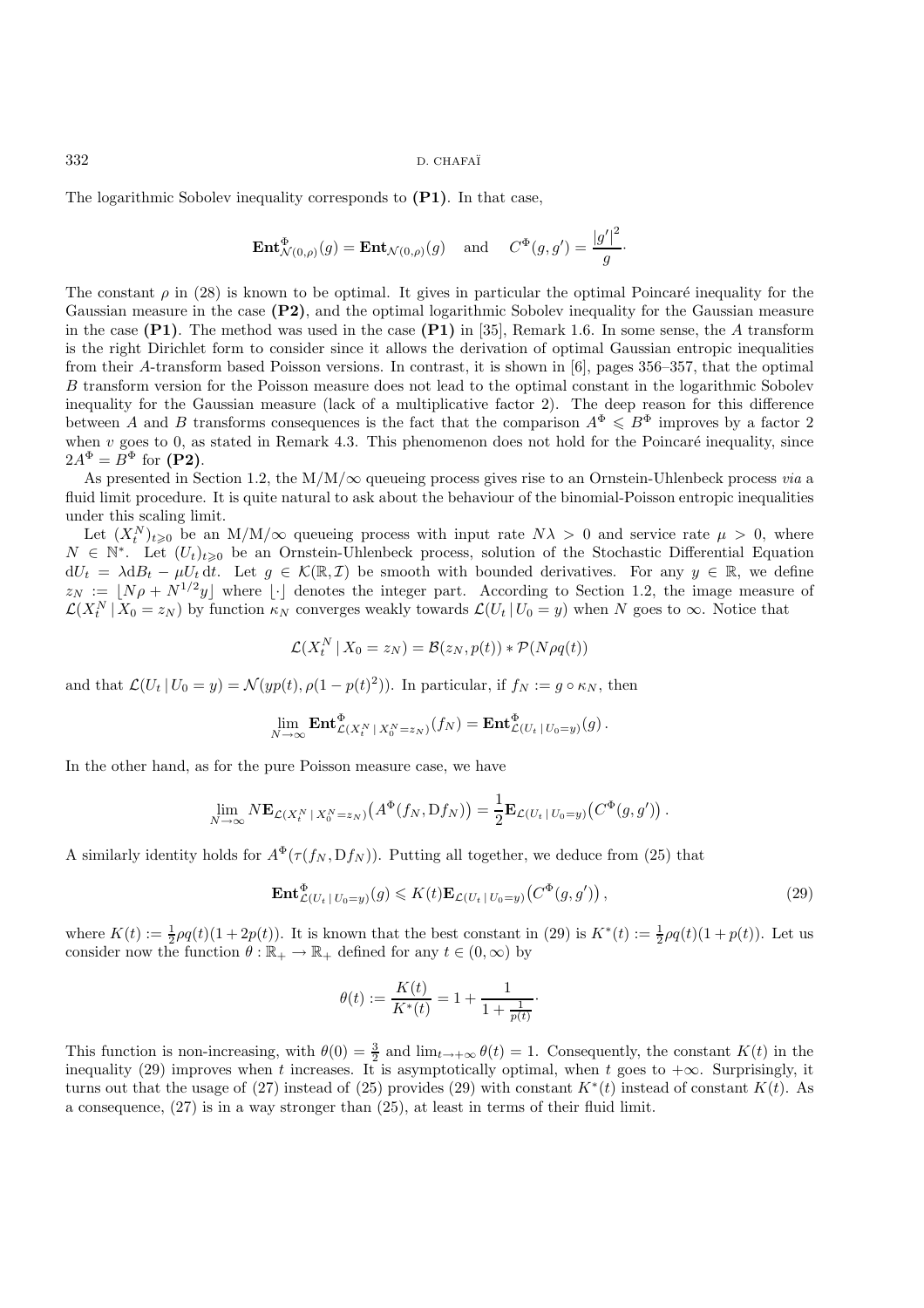**Remark 3.4** (the M/M/1 case). The M/M/1 queue with input rate  $\lambda$  and service rate  $\mu$  is the birth and death process on N with generator  $\mathbf{L} = \mu \mathbf{D}^* + \lambda \mathbf{D}$ . We have [**L**, **D**] = 0 and the "curvature" is identically zero. When  $\lambda > 0$  and  $\mu > 0$ , the symmetric invariant measure Q is given by  $Q(n) = \rho^n$  for any  $n \in \mathbb{N}$ , with  $\rho := \lambda/\mu$ . The associated Markov semi-group  $(\mathbf{P}_t)_{t\geq0}$  satisfies to the exact commutation formula  $\text{DP}_t = \text{P}_t(\text{D})$ . Measure Q is finite if and only if  $\rho \leq 1$ , and Q is in that case the geometric measure  $\mathcal{G}(1-\rho)$  of mean  $\lambda/(\mu-\lambda)$ . This leads to Poisson like entropic inequalities for  $P_t(\cdot)$ . The M/M/1 is a discrete space analog of the continuous process  $(E_t)_{t\geq0}$  solution of the Stochastic Differential Equation  $dE_t = dB_t - \text{sign}(E_t)dt$ .

**Remark 3.5** (spectrum). A function  $f : \mathbb{N} \to \mathbb{R}$  is an eigenvector associated to the eigenvalue  $\alpha \in \mathbb{R}$  for the M/M/ $\infty$  infinitesimal generator **L** defined by (1) if and only if  $\lambda f(n + 1) = (\lambda + \alpha + n\mu)f(n) - n\mu f(n - 1)$ for any  $n \in \mathbb{N}$ . Obviously, for any  $\alpha \in \mathbb{R}$  and any starting value  $f(0) \neq 0$ , the equation above has a unique non null solution. As a consequence, the spectrum of **L** is R. We will denote by  $f_\alpha$  the unique solution such that  $f_{\alpha}(0) = 1$ . By the equation  $\mathbf{L}f_{\alpha} = \alpha f$  and the invariance of  $Q := \mathcal{P}(\rho)$  we get that  $\mathbf{E}_Q(f_{\alpha}) = 0$  as soon as  $f_{\alpha} \in L^1(Q)$ . Suppose that  $f_{\alpha} \in L^2(Q)$ , then  $0 \le \mathbf{E}_Q(\Gamma(f,f)) = -\mathbf{E}_Q(f\mathbf{L}f) = -\alpha \mathbf{E}_Q(f^2)$  and thus  $\alpha \le 0$ . Moreover, Theorem 3.1 for (P2) gives inf  $\{-\alpha \in \mathbb{R}, f_{\alpha} \in L^2(Q)\} = \mu^{-1}$ , *cf.* [3], Proposition 2.3.

**Remark 3.6** (Bakry **Γ<sup>2</sup>** calculus)**.** Let us define the Markovian functional quadratic forms **Γ** and **Γ<sup>2</sup>** by  $2\mathbf{\Gamma}(f, f) := \mathbf{L}(f^2) - 2f\mathbf{L}f$  and  $2\mathbf{I}_2(f, f) := \mathbf{L}\mathbf{\Gamma}(f, f) - 2\mathbf{\Gamma}(f, \mathbf{L}f)$ . After some algebra based on (1), we get

$$
2\mathbf{\Gamma}(f,f)(n) = n\mu|\mathbf{D}^*f|^2(n) + \lambda|\mathbf{D}f|^2(n)
$$

for any  $f : \mathbb{N} \to \mathbb{R}$  and any  $n \in \mathbb{N}$ , and

$$
2\mathbf{I}_{2}(f,f)(n) = \frac{3}{2}\lambda\mu|Df|^{2}(n) + \frac{n}{2}\mu^{2}|D^{*}f|^{2}(n) + \mathbf{R}(f,f)(n),
$$

where  $2\mathbf{R}(f,f)(n) := n(n-1)\mu^2|D^*D^*f|^2 + 2n\lambda\mu|DD^*f|^2 + \lambda^2|DDf|^2$ . Notice that for the linear function  $f(n) = n$ , we get

$$
2\mathbf{\Gamma}(f,f)(n) = \lambda + n\mu \quad \text{and} \quad 4\mathbf{\Gamma}_2(f,f)(n) = 3\lambda\mu + n\mu^2.
$$

Since  $\mathbf{R}(f, f) \ge 0$  for any f, we obtain immediately the bound  $\mathbf{F}_2 \ge \mu \frac{1}{2}\mathbf{\Gamma}$ , which is the infinitesimal version of the commutation  $\mathbf{FP} \le \exp(-t\mathbf{\mu})\mathbf{PT}$ . Moreover, an integration by parts similar to ( the commutation  $\mathbf{IP}_t \leq \exp(-t\frac{\mu}{2})\mathbf{P}_t\mathbf{\Gamma}$ . Moreover, an integration by parts similar to (7) gives the integrated<br>bound  $\mathbf{E}_{\Omega}(\mathbf{B}_t) > \mu \mathbf{E}_{\Omega}(\mathbf{\Gamma}_t)$  where  $\Omega := \mathcal{D}(a)$ . Such a bound gives *yig* integ bound  $\mathbf{E}_Q(\mathbf{I}_2 f) \ge \mu \mathbf{E}_Q(\mathbf{\Gamma} f)$ , where  $Q := \mathcal{P}(\rho)$ . Such a bound gives, *via* integration by parts, the Poincaré inequality  $\text{Var}_Q(f) \leq \rho \mathbf{E}_Q(|Df|^2)$ , which is exactly (20) for (P2). However, the  $\mathbf{F}_2$  bound above suggests that **Γ<sup>2</sup>** is not the right tool in order to derive Φ-entropic inequalities beyond the **(P2)** case. Bakry-Emery type ´ approaches are designed for diffusion. In discrete space settings, the lack of chain rule reduces their strength for the derivation of entropic inequalities beyond the **(P2)** case.

## 4. CONVEXITY AND  $\Phi$ -CALCULUS ON  $A - B - C$  TRANSFORMS

We give in the sequel various convexity properties, which extend in particular many aspects of [11]. Let  $\Phi: \mathcal{I} \to \mathbb{R}$  be a smooth function defined on an open interval  $\mathcal{I} \subset \mathbb{R}$ . The usage of suitable Taylor formulas provide for any  $(u, v) \in \mathcal{T}_{\mathcal{I}},$ 

$$
A^{\Phi}(u,v) = \int_0^1 (1-p)C^{\Phi}(u+pv,v) \,dp \quad \text{and} \quad B^{\Phi}(u,v) = \int_0^1 C^{\Phi}(u+pv,v) \,dp,\tag{30}
$$

and for any  $(u, v) \in \mathcal{T}'_{\mathcal{I}}$  and small enough  $\varepsilon$ ,

$$
A^{\Phi}(u,\varepsilon v) = \frac{1}{2}C^{\Phi}(u,v)\varepsilon^2 + o(\varepsilon^2) \quad \text{and} \quad B^{\Phi}(u,\varepsilon v) = C^{\Phi}(u,v)\varepsilon^2 + o(\varepsilon^2). \tag{31}
$$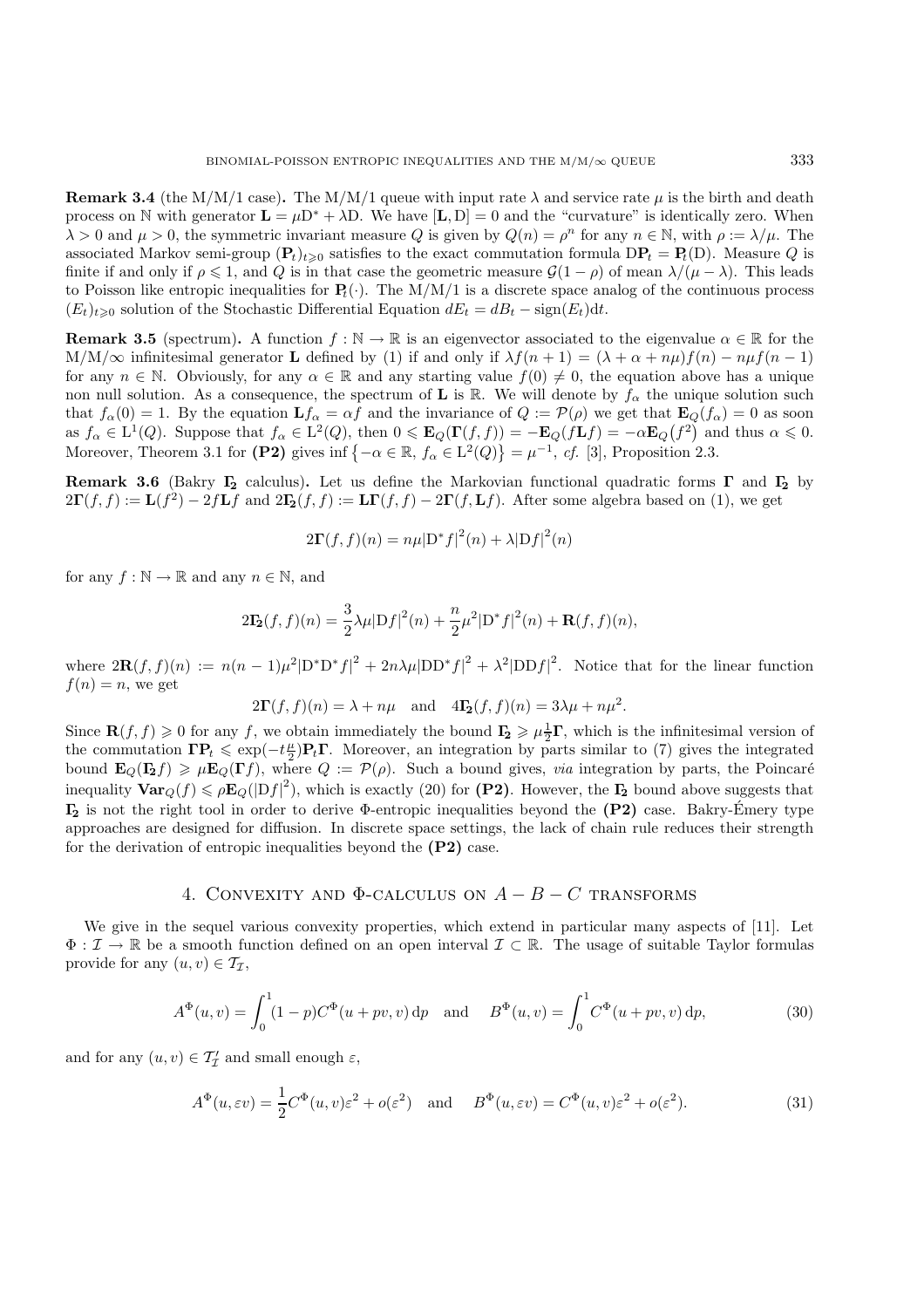We denote by  $\tau : \mathcal{T}_{\mathcal{I}} \to \mathcal{T}_{\mathcal{I}}$  the bijective linear map defined for any  $(u, v) \in \mathcal{T}_{\mathcal{I}}$  by

$$
\tau(u, v) := (u + v, -v). \tag{32}
$$

Notice that  $\tau$  is well defined since  $(u, v) \in \mathcal{T}_{\tau}$  implies that  $(u + v, u + v - v) \in \mathcal{I} \times \mathcal{I}$  and thus  $(u + v, -v) \in \mathcal{T}_{\tau}$ . Writing  $(a, b) := (u, u + v)$  shows that the map  $\tau$  transposes a and b, and  $\tau^2$  is the identity map. Moreover,

$$
A^{\Phi}(u, v) = \Phi(b) - \Phi(a) - \Phi'(a)(b - a),
$$
  
\n
$$
B^{\Phi}(u, v) = (b - a)(\Phi'(b) - \Phi'(a)),
$$
  
\n
$$
C^{\Phi}(u, v) = \Phi''(a)(b - a)^{2}.
$$

**Lemma 4.1.** *Let*  $\Phi: \mathcal{I} \to \mathbb{R}$  *be smooth on an open interval*  $\mathcal{I} \subset \mathbb{R}$ *. Then the following statements hold.* 

- (1)  $A^{\Phi} + A^{\Phi}(\tau) = B^{\Phi}$  *and*  $B^{\Phi}(\tau) = B^{\Phi}$ ;
- (2) *Each of*  $A^{\Phi}$ ,  $B^{\Phi}$ ,  $C^{\Phi}$  *is non-negative if and only if*  $\Phi \in \mathcal{C}_{\mathcal{I}}$ .

*Proof.* The first statement of the Lemma is immediate. For the second statement, we observe first that  $C^{\Phi}$  is non-negative if and only if  $\Phi''$  is non-negative, *e.g.* if and only if  $\Phi \in C_{\mathcal{I}}$ . The same holds then for  $A^{\Phi}$  and  $B^{\Phi}$ by using  $(31)$  and  $(30)$ .

Lemma 4.1 tells that the  $A-B-C$  transforms map the set of convex functions on  $\mathcal I$  into the set of non-negative functions on  $\mathcal{T}_{\mathcal{I}}$ . Moreover, their null space contains any real valued affine functions on  $\mathcal{I}$ .

**Lemma 4.2.** *Let*  $\Phi : \mathcal{I} \to \mathbb{R}$  *be smooth on an open interval*  $\mathcal{I} \subset \mathbb{R}$ *. The following statements hold.* 

- (1) *for* (P1-P2-P3), we have  $\Phi'' > 0$  on I and  $\Phi$ ,  $-\Phi'$ ,  $\Phi''$ ,  $-1/\Phi''$  belong to  $\mathcal{C}_{\mathcal{I}}$ ;
- $(2)$   $2A^{\Phi} = B^{\Phi} = C^{\Phi}$  for  $(P2)$  and  $A^{\Phi} \leq C^{\Phi}$  for  $(P1)$ ;
- (3) *if*  $\Phi \in C_{\mathcal{I}}$  *then*  $A^{\Phi} \leq B^{\Phi}$ ;
- $(4)$  if  $\Phi'' \in C_{\mathcal{I}}$  then  $C^{\Phi}(u+v/3, v) \leq 2A^{\Phi}(u, v)$  and  $C^{\Phi}(u+v/2, v) \leq B^{\Phi}(u, v)$  for any  $(u, v) \in \mathcal{T}_{\mathcal{I}}$ .

*Proof.* Statement 1 and the first part of statement 2 are immediate. Notice that  $1/\Phi''$  is affine for  $(P1)$ and **(P2)**. The second part of statement 2 follows from the first part of (30). For statement 3, we notice that by Lemma 4.1,  $B^{\Phi} = A^{\Phi} + A^{\Phi}(\tau)$ , where  $A^{\Phi}(\tau) \geq 0$  when  $\Phi \in C_{\mathcal{I}}$ . Statement 4 follows by using (30), the definition of  $C^{\Phi}$ , and Jensen inequality with respect to the integral over [0, 1] for the convex function  $p \in [0,1] \mapsto \Phi''(u + pv).$ 

**Remark 4.3** (optimality of A-B-C comparisons). The bound  $A^{\Phi} \leq B^{\Phi}$  is optimal in the sense that for  $(P1)$ , we have  $B^{\Phi}(u, v) \sim A^{\Phi}(u, v)$  at  $v = +\infty$  for any  $u \in \mathcal{I}$ . However,  $B^{\Phi} = 2A^{\Phi} = C^{\Phi}$  for **(P2)**; and in general

$$
\lim_{v \to 0} v^{-2} 2A^{\Phi}(u, v) = \lim_{v \to 0} v^{-2} B^{\Phi}(u, v) = v^{-2} C^{\Phi}(u, v) = \Phi''(u).
$$

Theorem 4.4 below states that the convexity of the  $A-B-C$  transforms of  $\Phi$  are deeply related to the convexity of the Φ-entropy functional. It provides in particular a synthesis of some results by Latala and Oleszkiewicz in [27], by the author in [11], and by Massart in his Saint-Flour course [28] (see also the article [4]). We say that a collection P of probability spaces is a *covering collection* if  $\{Q(T) : T \in \mathcal{E}, (E, \mathcal{E}, Q) \in \mathcal{P}\} = [0, 1]$ . An example is given for instance by the family of Bernoulli probability measures on the two point space  $\{0, 1\}$ , or by any collection containing a probability measure on  $\mathbb R$  with a continuous cumulative distribution function.

**Theorem 4.4.** For any smooth  $\Phi: \mathcal{I} \to \mathbb{R}$  on an open interval  $\mathcal{I} \subset \mathbb{R}$ , the following statements are equivalent.

 $(1)$   $A^{\Phi}_{\tau} \in \mathcal{C}_{\mathcal{T}_{\mathcal{I}}}$ ;

- $(2)$   $B^{\Phi}_{\tau} \in C_{\mathcal{T}_{\mathcal{I}}}$ ;
- (3)  $C^{\Phi} \in C_{\mathcal{T}'_1};$
- (4) *either*  $\Phi$  *is affine on*  $\mathcal{I}$ *, or*  $\Phi'' > 0$  *on*  $\mathcal{I}$  *with*  $-1/\Phi'' \in C_{\mathcal{I}}$ *;*
- (5)  $(a, b) \in \mathcal{I} \times \mathcal{I} \mapsto t\Phi(a) + (1-t)\Phi(b) \Phi(ta + (1-t)b)$  *belongs to*  $\mathcal{C}_{\mathcal{I} \times \mathcal{I}}$ *, for any*  $t \in [0, 1]$ *;*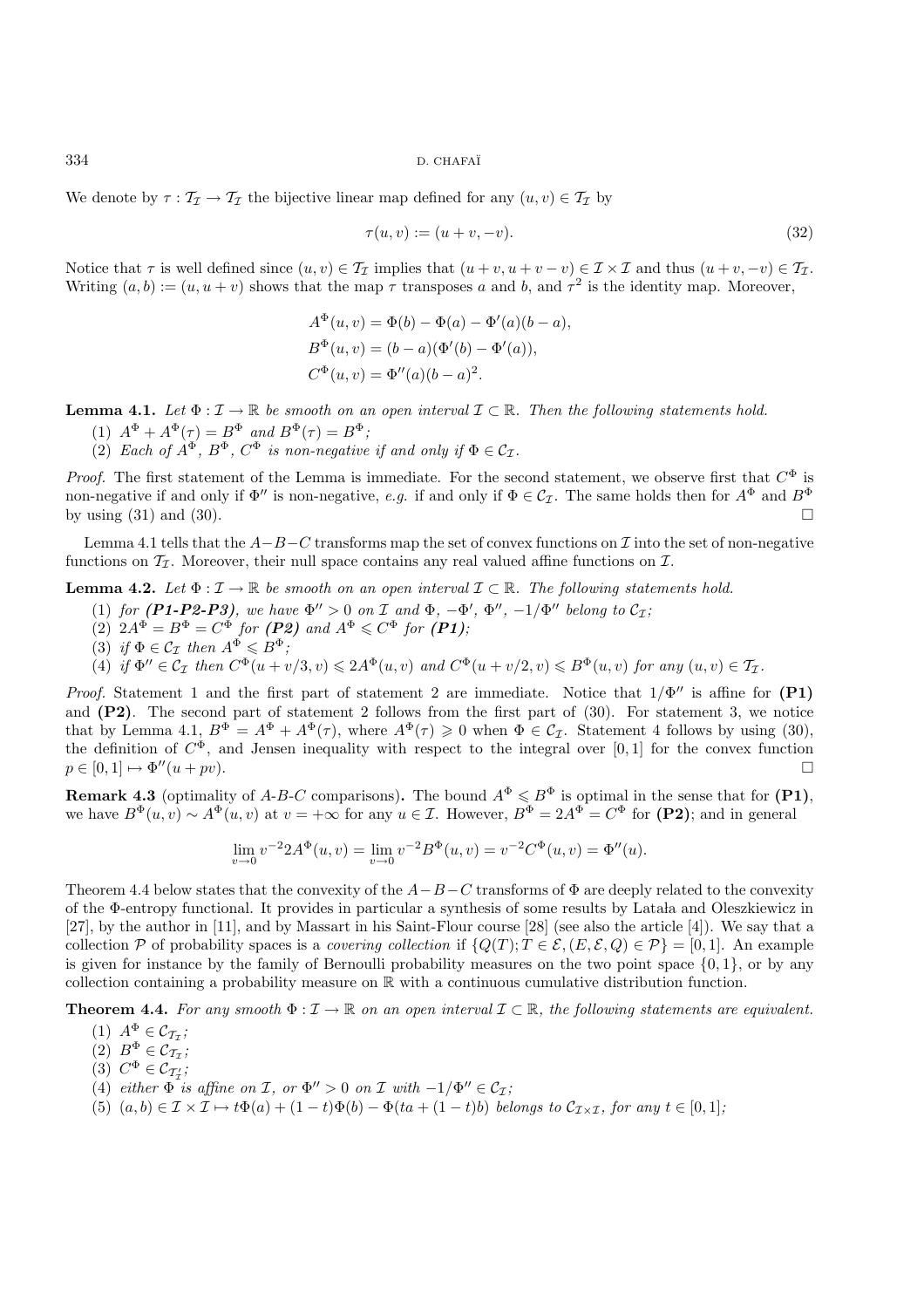- (6) for any probability space  $(E, \mathcal{E}, Q)$ ,  $\text{Ent}_{Q}^{\Phi} \in \mathcal{C}_{\mathcal{K}(E, \mathcal{I})}$ ;<br> $(\Box)$  if  $\Box$
- (7) there exists a covering collection  $P$  such that  $\text{Ent}_{Q}^{\Phi} \in \mathcal{C}_{\mathcal{K}(E,\mathcal{I})}$  for any  $(E,\mathcal{E},Q)$  in  $P$ ;<br>(8) for any probability ansat  $(E, \mathcal{S}, Q)$  and any  $f \in \mathcal{K}(E, \mathcal{I})$
- (8) *for any probability space*  $(E, \mathcal{E}, Q)$  *and any*  $f \in \mathcal{K}(E, \mathcal{I})$ *,*

$$
\mathbf{Ent}_{Q}^{\Phi}(f) = \sup_{g \in \mathcal{K}(E,\mathcal{I})} \{ \mathbf{E}_{Q}((\Phi'(g) - \Phi'(\mathbf{E}_{Q}g))(f - g)) + \mathbf{Ent}_{Q}^{\Phi}(g) \};
$$
\n(33)

- (9) *there exists a covering collection*  $\mathcal P$  *such that* (33) *holds for any*  $(E, \mathcal E, Q) \in \mathcal P$  *and any*  $f \in \mathcal K(E, \mathcal I)$ *;*
- (10) *for any product probability space*  $(E, \mathcal{E}, Q) := (E_1 \times \cdots \times E_n, \mathcal{E}_1 \otimes \cdots \otimes \mathcal{E}_n, Q_1 \otimes \cdots \otimes Q_n)$ *, and for any*  $f \in \mathcal{K}(E,\mathcal{I}),$

$$
\operatorname{Ent}_{Q}^{\Phi}(f) \leqslant \operatorname{E}_{Q}\left(\operatorname{Ent}_{Q_{1}}^{\Phi}(f)\right) + \dots + \operatorname{E}_{Q}\left(\operatorname{Ent}_{Q_{n}}^{\Phi}(f)\right),\tag{34}
$$

*where the expectation with respect to*  $Q_i$  *in*  $\text{Ent}_{Q_i}^{\Phi}(f)$  *concerns only the i*<sup>th</sup> *coordinate*;

(11) *there exists a covering collection*  $\mathcal{P}$  *such that* (34) *holds for*  $n = 2$ *, any*  $Q_1 \in \{B(1,p); p \in [0,1]\}$ *, any*  $Q_2 \subset \mathcal{P}$  and spatially  $f \in \mathcal{C}(F, \times F, \mathcal{F})$  $Q_2 \in \mathcal{P}$ *, and any*  $f \in \mathcal{K}(E_1 \times E_2, \mathcal{I})$ *.* 

*Moreover, if these statements hold, then*  $\Phi$  *and*  $\Phi''$  *belong to*  $C_{\tau}$ *.* 

**Remark 4.5** (functional spaces). By approximation, the convex set  $\mathcal{K}(E,\mathcal{I})$  can be replaced by the convex set  $L^{1,\Phi}(Q)$  in statements 6, 7, 8, 9, 10, 11 of Theorem 4.4. More precisely, statement 4 implies the convexity of  $\Phi$ , which implies in turn that  $\Phi'(g)(f-g) + \Phi(g) \leq \Phi(f)$  for any  $f, g \in L^{1,\Phi}(Q)$ . This yields that  $\mathbf{E}_Q((\Phi'(g) - \mathbf{E}_Q g)(f - g))$  is well defined in  $[-\infty, +\infty)$ , as noticed in the proof of [28], Lemma 2.26.

**Remark 4.6** (meaning of the variational formula)**.** Despite its functional expression, the variational formula (33) is actually a unidimensional statement, taken in all directions. Namely, for any probability space  $(E, \mathcal{E}, Q)$ and any  $f,g \in L^{1,\Phi}(Q)$ , let us denote by  $\alpha_{f,g} : [0,1] \to \mathbb{R}$  the function defined for any  $\lambda \in [0,1]$  by

$$
\alpha_{f,g}(\lambda) := \mathbf{Ent}_{Q}^{\Phi}(\lambda f + (1 - \lambda)g). \tag{35}
$$

Notice that  $\alpha_{f,g}(0) = \text{Ent}_{Q}^{\Phi}(g)$  and  $\alpha_{f,g}(1) = \text{Ent}_{Q}^{\Phi}(f)$ . The consideration of convex combinations reveals that the convexity of the Φ-entropy functional on  $L^{1,\Phi}(Q)$  is equivalent to the convexity of  $\alpha_{f,g}$  on [0, 1] for any f and g. Assume now that  $\alpha_{f,g}$  is convex on [0, 1] for any f and g in  $L^{1,\Phi}(Q)$ . Assume for the moment that  $f,g \in \mathcal{K}(E,\mathcal{I})$ . In that case, there are no boundary effects, and  $\alpha_{f,g}$  is smooth. Recall that a real convex function is the envelope of its tangents, *cf.* [32]. In particular,  $\alpha_{f,g}(1) \geq \alpha_{f,g}(0) + \alpha'_{f,g}(0)$ . Moreover, equality is achieved for  $f = g$ . As a consequence, we get

$$
\mathbf{Ent}_{Q}^{\Phi}(f) = \sup_{g \in \mathcal{K}(E,\mathcal{I})} \left\{ \alpha'_{f,g}(0) + \alpha_{f,g}(0) \right\}.
$$
 (36)

It turns out that  $\alpha'_{f,g}(0) = \mathbf{E}_Q((\Phi'(g) - \Phi'(E_Q g))(f - g))$ . We thus recover exactly (33). By virtue of Remark 4.5, the formula above for  $\alpha'_{f,g}(0)$  still makes sense in  $[-\infty,\infty)$  when  $f,g$  are in  $L^{1,\Phi}(Q)$ , and consequently, the variational formula (36) remains true when  $f,g \in L^{1,\Phi}(Q)$ . Notice that  $\alpha_{f,g}(\lambda) = \text{Ent}_{Q}^{\Phi}(g + \lambda(f - g))$ , and hence  $\alpha'_{f,g}(0)$  is the directional derivative of the  $\Phi$ -entropy functional at point g in the direction  $f - g$ .

- *Proof of Theorem 4.4.*  $1\Rightarrow 2$ . Follows from the identity  $B^{\Phi} = A^{\Phi} + A^{\Phi}(\tau)$  where  $\tau$  is linear, given by Lemma 4.1. *3*⇒*1* and *3*⇒*2*. Follow from (30) used on a convex combination.
	- *1*⇒*3* and *3*⇒*2*. Follow from (31) used on a convex combination.
	- *1*⇒4. The Hessian matrix of  $A^{\Phi}$  writes for any  $(u, v) \in \mathcal{T}_{\mathcal{I}}$ ,

$$
\nabla^2 A^{\Phi}(u,v) = \begin{pmatrix} A^{\Phi''}(u,v) & \Phi''(u+v) - \Phi''(u) \\ \Phi''(u+v) - \Phi''(u) & \Phi''(u+v) \end{pmatrix}.
$$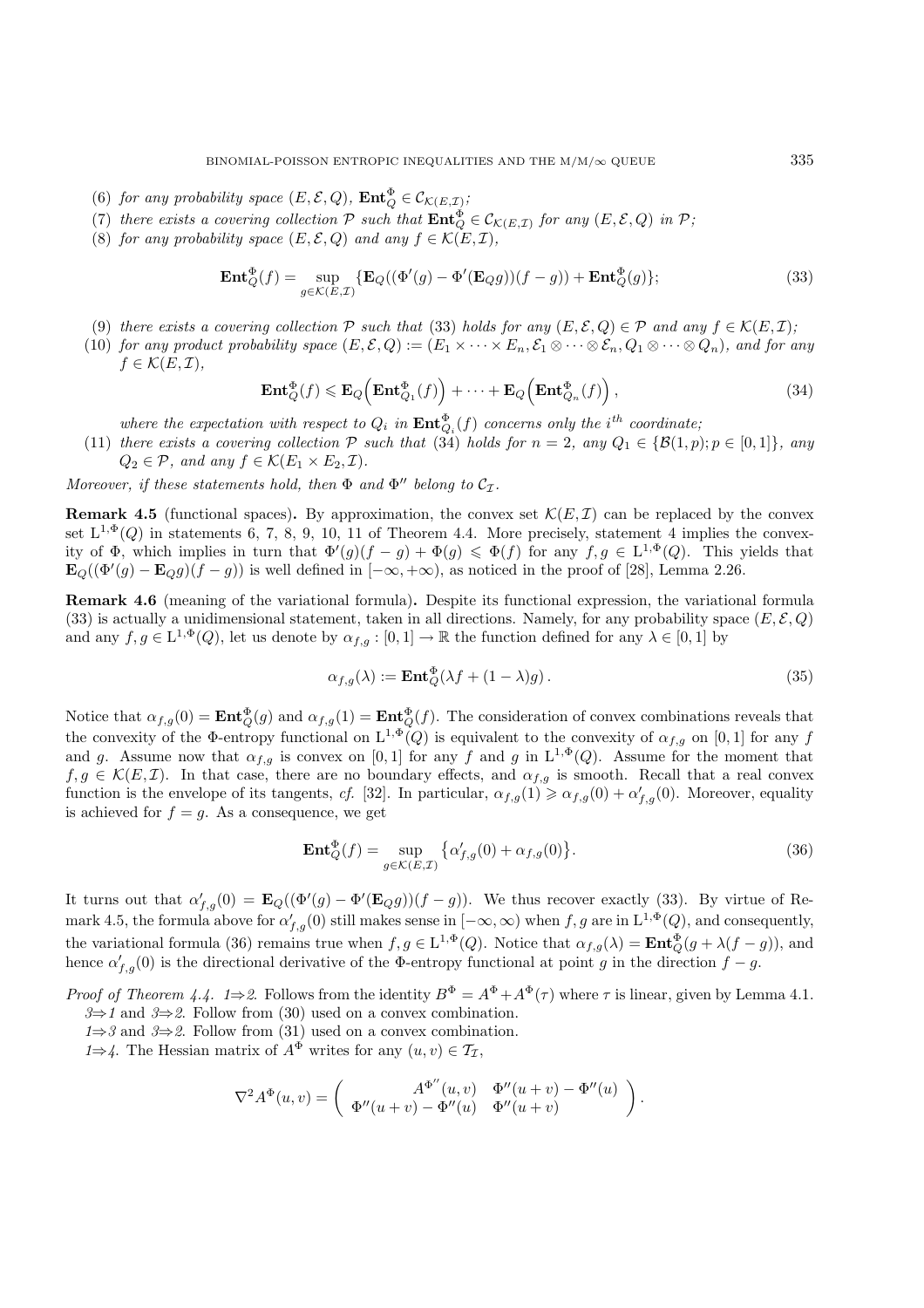Since  $A^{\Phi}$  is convex, the diagonal elements of  $\nabla^2 A^{\Phi}$  are non-negative, and thus  $\Phi'' \geq 0$  on *I*. Moreover, the convexity of  $A^{\Phi}$  yields that  $\det(\nabla^2 A^{\Phi})$  is non-negative. Suppose now that  $(u, v) \in \mathcal{T}_{\mathcal{I}}$  is such that  $\Phi''(u+v) = 0$ . Then  $\det(\nabla^2 A^{\Phi}(u, v)) = -\Phi''(u)^2$ , and thus  $\Phi''(u) = 0$ . Consequently, the set  $\{w \in \mathcal{I}; \Phi''(w) = 0\}$  is either empty of equal to I, as required. When  $\Phi'' > 0$  on I, we get  $\det(\nabla^2 A^{\Phi}(u, v)) = \Phi''(u + v)\Phi''^2(u)A^{-1/\Phi''}(u, v)$ , which is non-negative since  $A^{\Phi} \in C_{\mathcal{T}_{\mathcal{I}}^{\mathcal{I}}}$ . But  $\Phi'' > 0$ , and thus  $A^{-1/\Phi''} \geq 0$ . Lemma 4.1 gives then  $-1/\Phi'' \in C_{\mathcal{I}}$ .

 $4\Rightarrow$  1. If  $\Phi$  is affine on  $\mathcal{I}$ , then  $A^{\Phi}$  is identically zero, and thus belongs to  $\mathcal{C}_{\mathcal{I}_{\mathcal{I}}}$ . Let us consider the second case. Assume that  $\Phi'' > 0$  on  $\mathcal I$  with  $-1/\Phi'' \in \mathcal{C}_{\mathcal I}$ . It turns out that  $(-1/\Phi'')'' = (\Phi''''\Phi'' - 2\Phi'''^2)/\Phi''^3$ . Hence,  $\Phi'''' \Phi'' \geq 2\Phi'''^2$  on I, and thus  $\Phi'''' \geq 0$  on I. In other words,  $\Phi'' \in C_{\mathcal{I}}$ . By Lemma 4.1, it follows that  $A^{\Phi''}$  is non-negative. Therefore, the diagonal elements of  $\nabla^2 A^{\Phi}$  are non-negative on  $\mathcal{C}_{\mathcal{I}}$ . In the other hand, for any  $(u, v) \in \mathcal{T}_{\mathcal{I}}$ ,  $\det(\nabla^2 A^{\Phi}(u, v)) = \Phi''(u + v)\Phi''^2(u)A^{-1/\Phi''}(u, v)$ , which is non-negative again by virtue of Lemma 4.1. Putting all together, the two dimensional matrix  $\nabla^2 A^{\Phi}(u, v)$  has a non-negative trace and determinant for any  $(u, v) \in C_{\mathcal{I}}$ , as expected.

*4*⇒*5* and *5*⇒*6*. Follow from the definitions. See for instance [27].

*6*⇒7 and *8*⇒9 and *10*⇒11 are immediate.

*1⇒8*. Let f and g be in  $\mathcal{K}(E,\mathcal{I})$ . Since  $A^{\Phi} \in \mathcal{C}_{\mathcal{T}_{\mathcal{I}}}$ , the following sort of " $A^{\Phi}$ -entropy"

$$
J(f,g) := \mathbf{E}_Q(A^{\Phi}(g, f-g)) - A^{\Phi}(\mathbf{E}_Q g, \mathbf{E}_Q(f-g))
$$
\n(37)

is non negative by Jensen inequality. Moreover, it vanishes when  $f = g$ . The desired result follows from the identity  $\mathbf{Ent}_{Q}^{\Phi}(f) = J(f, g) + \mathbf{E}_{Q}((\Phi'(g) - \Phi'( \mathbf{E}_{Q}g))(f - g)) + \mathbf{Ent}_{Q}^{\Phi}(g).$ 

*9⇒1*. For any  $(E, \mathcal{E}, Q) \in \mathcal{P}$  and  $f, g \in \mathcal{K}(E, \mathcal{I})$ , the identity (33) implies that the quantity  $J(f, g)$  defined by (37) is non-negative. By approximation,  $J(f,g)$  is non-negative for any  $f,g \in L^{1,\Phi}(Q)$ . Now, let  $(u, v)$  and  $(u', v')$  be in  $\mathcal{T}_{\mathcal{I}}$ , and let  $\lambda \in [0, 1]$ . Since  $\mathcal{P}$  is a covering collection, there exists  $(E, \mathcal{E}, Q) \in \mathcal{P}$  and  $T \in \mathcal{E}$  such that  $Q(T) = \lambda$ . Let  $g := uI_T + u'I_{T^c}$  and  $f := g + vI_T + v'I_{T^c}$ . The desired result follows from the identity  $J(f, g) = \lambda A^{\Phi}(u, v) + (1 - \lambda)A^{\Phi}(u', v') - A^{\Phi}(\lambda(u, v) + (1 - \lambda)(u', v')).$ 

 $3\Rightarrow 6$  and  $3\Rightarrow 8$ . Let  $f, g \in \mathcal{K}(E, \mathcal{I})$ , and let  $\alpha_{f,g}$  be as in (35). It turns out that

$$
\alpha''(t) = \mathbf{E}_Q (C^{\Phi}(h_t, f - g)) - C^{\Phi}(\mathbf{E}_Q h_t, \mathbf{E}_Q(f - g)).
$$

Notice that  $(h_t, f - g)$  takes its values in  $\mathcal{T}'_1$ . Since  $C^{\Phi} \in \mathcal{C}_{\mathcal{T}'_1}$  $\mathcal{L}_t$ , we get  $\alpha''(t) \geq 0$ . In other words,  $\alpha \in C_{[0,1]}$ . In  $\text{particular } \alpha(\lambda) \leqslant \lambda \alpha(1) + (1 - \lambda)\alpha(0) \text{ for } \lambda \in [0, 1] \text{ writes } \mathbf{Ent}_{Q}^{\mathbf{\Phi}}(\lambda f + (1 - \lambda)g) \leqslant \lambda \mathbf{Ent}_{Q}^{\mathbf{\Phi}}(f) + (1 - \lambda)\mathbf{Ent}_{Q}^{\mathbf{\Phi}}(g),$ which is nothing else but the expression of the convexity of  $\text{Ent}_Q^{\Phi}$ . Additionally, since every convex function on an interval is the envelope of its tangents, see [32], one gets  $\mathbf{Ent}_{Q}^{\Phi}(f) = \alpha(1) = \sup_{t \in [0,1]} {\alpha(t) + \alpha'(t)(1-t)}$ . In particular,  $\mathbf{Ent}_{Q}^{\Phi}(f) \geq \alpha(0) + \alpha'(0)$ , with equality when  $f = g$ . Taking the supremum with respect to g leads to (33).

*7*⇒*9* and *6*⇒*8*. Let  $f, g \in \mathcal{K}(E, \mathcal{I})$ , and let  $\alpha_{f,g}$  be as in (35). Then, for any  $s, t \in [0,1]$  and any  $\lambda \in$  $[0,1]$ ,  $\alpha(\lambda s + (1 - \lambda)t) = \mathbf{Ent}_{\mathcal{Q}}^{\mathfrak{g}}(\lambda (tf + (1 - t)g) + (1 - \lambda)(sf + (1 - s)g)).$  Since  $\mathbf{Ent}_{\mathcal{Q}}^{\mathfrak{g}} \in \mathcal{C}_{\mathcal{K}(E,\mathcal{I})}$ , we get  $\alpha(\lambda s + (1 - \lambda)t) \leq \lambda \alpha(s) + (1 - \lambda)\alpha(t)$ , and thus  $\alpha \in \mathcal{C}_{[0,1]}$ . Since every convex funct envelope of its tangents, see [32], we obtain  $\mathbf{Ent}_{Q}^{\Phi}(f) = \alpha(1) = \sup_{t \in [0,1]} {\alpha(t) + \alpha'(t)(1-t)}$ . In particular,  $\mathbf{Ent}_{Q}^{\Phi}(f) \geq \alpha(0) + \alpha'(0)$ , with equality when  $f = g$ . Taking the supremum with respect to g leads to (33).

 $\theta \Rightarrow$  *7* and *8*  $\Rightarrow$  *6*. Use  $\lambda f_1 + (1 - \lambda)f_2 - g = \lambda (f_1 - g) + (1 - \lambda)(f_2 - g)$  and **Ent** $\Phi_Q(g) = \lambda \textbf{Ent}_Q^{\Phi}(g) + (1 - \lambda) \textbf{Ent}_Q^{\Phi}(g)$ in the expression inside the supremum in (33), then use the fact that the supremum of the sum is less than or equal to the sum of the suprema.

*11*⇒*7*. The proof can be found in [28], introduction of section 2.5. Namely, let  $g_1, g_2 \in \mathcal{K}(E_2, \mathcal{I})$ , and consider  $f: \{0,1\} \times E_2 \to \mathbb{R}$  defined by  $f(x, y) := g_1(y)$  if  $x = 0$  and  $f(x, y) := g_2(y)$  if  $x = 1$ . The tensorisation formula (34) expressed for f rewrites  $\mathbf{Ent}_{\mathcal{Q}_2}^{\Phi}((1-p)g_1 + pg_2) \leq (1-p)\mathbf{Ent}_{\mathcal{Q}_2}^{\Phi}(g_1) + p\mathbf{Ent}_{\mathcal{Q}_2}^{\Phi}(g_2)$ , as expected.

 $8 \Rightarrow 10$ . The proof can be found in the Saint-Flour course [28], Theorem 2.27. Roughly speaking, it consists in the usage of the variational formula (33) on each entropy in the right hand side of (34), which gives rise, *via* a telescopic sum, to the variational formula for the left hand side of (34).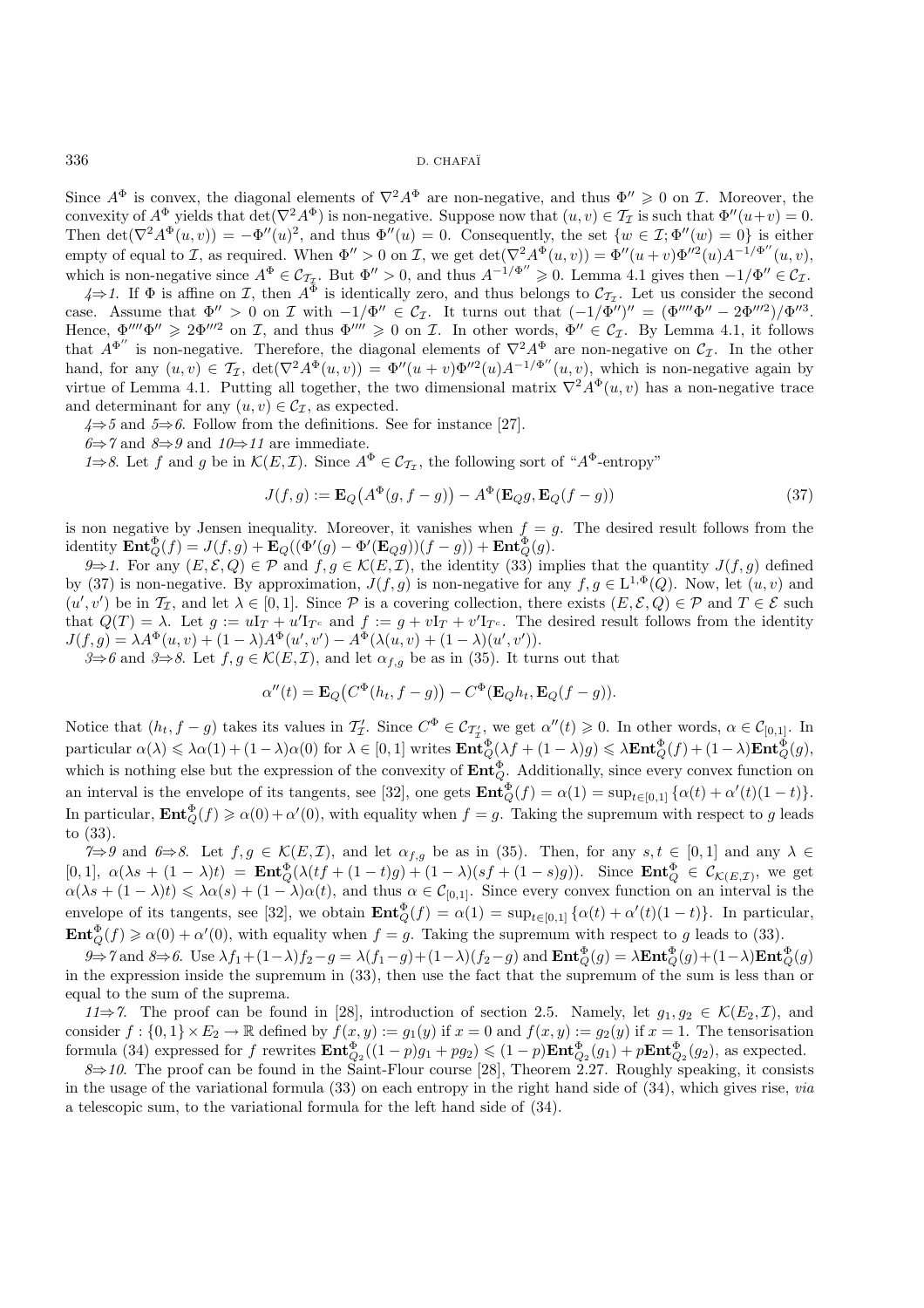Finally, if the statements hold, then  $\Phi \in C_{\mathcal{I}}$  by statement 4, and the proof of  $4 \Rightarrow 1$  given above provides in particular that  $\Phi'' \in \mathcal{C}_{\mathcal{I}}$ .

**Example 4.7.** For (P1-P2-P3), both  $\Phi$ ,  $-\Phi'$ , and  $\Phi''$  are convex on *I*. Moreover,  $\Phi'' > 0$  on *I* and  $-1/\Phi''$ is convex on I. Actually,  $-1/\Phi''$  is affine for **(P1)** and **(P2)**. Consider the case where  $\Phi(u) := -u \log(-u)$ on  $\mathcal{I} = (-\infty, 0)$ . Then  $\Phi'' > 0$  on  $\mathcal{I}$ , and  $-1/\Phi'' > 0$  on  $\mathcal{I}$ . However,  $-\Phi'$  is concave and not convex on  $\mathcal{I}$ . Consider now the case where  $\Phi(u) = -\log(u)$  on  $\mathcal{I} = (0, +\infty)$ . Then  $\Phi$ ,  $-\Phi'$ ,  $\Phi''$  are convex on  $\mathcal{I}$ , and  $\Phi'' > 0$ on I. However,  $-1/\Phi''$  is concave and not convex. These examples rely on the stability by symmetry of the convexity of  $-1/\Phi''$ , and the absence of such a stability for  $-\Phi'$ .

**Example 4.8.** Following [11], the convexities of the A-B-C transforms of  $\Phi$  and of the  $\Phi$ -entropy functional are stable by any linear combination on  $\Phi$  with non-negative coefficients. Theorem 4.4 shows in particular that this stability still holds for the convexity of  $-1/\Phi''$ , for which it is less apparent. The consideration of continuous linear combinations on Φ by mean of an integral with respect to a positive Borel measure provides several interesting examples. For instance,  $\Phi(u) := \int_1^2 u^p \, dp = u(u-1)/\log(u)$  on  $\mathcal{I} = \mathbb{R}^*_+$  is obtained from **(P3)**, and satisfies to the required convexities of Theorem 4.4 satisfies to the required convexities of Theorem 4.4.

**Example 4.9.** A curious example is given by  $\Phi(u) = -\mathbf{I}(u)$  on  $\mathcal{I} = (0, 1)$ , where **I** is the Gaussian isoperimetric function defined by  $I := F' \circ F^{-1}$  where F is the cumulative distribution function of  $\mathcal{N}(0, 1)$ . Function **I** is positive and concave on I, and satisfies to the identity  $\mathbf{I} I'' = -1$ . Consequently,  $\Phi$  and  $-1/\Phi'' = \Phi$  are convex. In particular, Theorem 4.4 shows that the **I**-entropy is concave, and provides a reversed tensorisation formula.

For any  $p \in [0, 1]$ , let  $\sigma_p : \mathcal{T}_{\mathcal{I}} \to \mathcal{T}_{\mathcal{I}}$  be the linear map defined for any  $(u, v) \in \mathcal{T}_{\mathcal{I}}$  by

$$
\sigma_p(u, v) := (u, pv). \tag{38}
$$

The map  $\sigma_p$  is well defined since for any  $(u, v) \in \mathcal{T}_{\mathcal{I}}$  and any  $p \in [0, 1]$ , we have  $u + pv \in [u, u + v] \subset \mathcal{I}$  by convexity of I, and thus  $(u, u + pv) \in T_I$ . Notice that  $C^{\Phi}(\sigma_p) = p^2 C^{\Phi}$ .

**Lemma 4.10.** *Let*  $\Phi \in C_{\mathcal{I}}$  *and*  $p \in [0, 1]$ *. Let*  $\sigma_p$  *be as in and* (38)*. The following inequalities hold on*  $\mathcal{T}_{\mathcal{I}}$ *,* 

$$
A^{\Phi}(\sigma_p) \leqslant p A^{\Phi} \quad \text{and} \quad B^{\Phi}(\sigma_p) \leqslant p B^{\Phi}, \tag{39}
$$

*where*  $q := 1 - p$ *. Moreover,*  $A^{\Phi}(\sigma_p) = p^2 A^{\Phi}$  *and*  $B^{\Phi}(\sigma_p) = p^2 B^{\Phi}$  *for* (P2)*.* Let  $\tau$  be as in (32)*.* Assume in *addition that*  $\Phi'' \in C_{\mathcal{I}}$ , then the following inequalities hold on  $\mathcal{T}_{\mathcal{I}}$ ,

$$
pA^{\Phi} - A^{\Phi}(\sigma_p) \leqslant pq(pA^{\Phi}(\tau) + qA^{\Phi}); \tag{40}
$$

$$
A^{\Phi}(\sigma_p) \leqslant \frac{1}{2}p^2q C^{\Phi} + p^3 A^{\Phi}; \tag{41}
$$

$$
A^{\Phi}(\tau(\sigma_p))) \leqslant \frac{1}{2}p^2q C^{\Phi} + p^3 A^{\Phi}(\tau); \tag{42}
$$

$$
B^{\Phi}(\sigma_p) \leqslant p^2 q C^{\Phi} + p^3 B. \tag{43}
$$

*Proof.* The  $A^{\Phi}$  part of (39) is a rewriting of (10). For the  $B^{\Phi}$  part of (39), we notice that  $\Phi'$  is non-decreasing since  $\Phi$  is convex, and thus  $pv\Phi'(u+pv) \leq pv\Phi'(u+v)$  regardless of the sign of v, which gives the desired result. The inequality (40) is a rewriting of (15). Namely,  $pA^{\Phi}(u, v) - A^{\Phi}(\sigma_p(u, v)) = \text{Ent}^{\Phi}_{\mathcal{B}(1,p)}(f)$  for any  $(u, v) \in \mathcal{T}_{\mathcal{I}}$ , where  $(f(0), f(1)) := (u, u+v)$ , whereas  $\mathbf{E}_{\mathcal{B}(1,p)}(A^{\Phi}(f, Df)) = p A^{\Phi}(\tau(u, v)) + q A^{\Phi}(u, v)$ . The inequalities (41), (42), and (43) follow from (30) by using the definition of  $C^{\Phi}$  and a suitable Jensen inequality for  $\Phi''$ .

**Remark 4.11.** The bounds (41) and (42) become equalities for **(P2)**. However, (43) is not sharp for **(P2)**. The bound  $B^{\Phi}(\sigma_p) \leqslant pB^{\Phi}$  is optimal in the sense that for **(P1)**, we have  $B^{\Phi}(u, pv) \sim pB^{\Phi}(u, v)$  at  $v = +\infty$ for any  $(p, u) \in (0, 1) \times \mathcal{I}$ . However,  $B^{\Phi}(\sigma_p) = p^2 B^{\Phi}$  for **(P2)**; and in general

$$
\lim_{v \to 0} v^{-2} B^{\Phi}(u, pv) = p^2 \lim_{v \to 0} B^{\Phi}(u, v) = p^2 \Phi''(u).
$$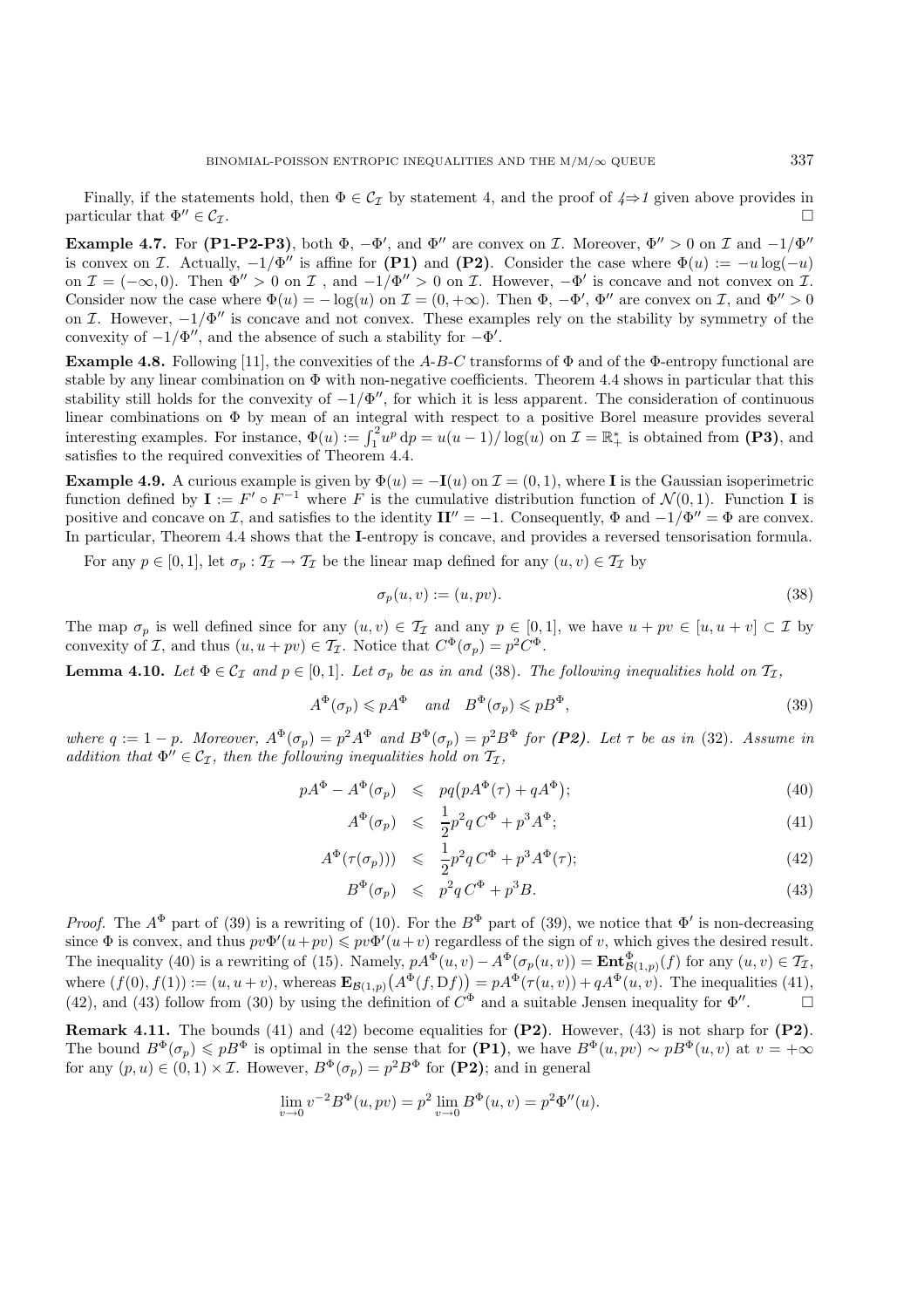The same remark holds for  $A^{\Phi}$  (up to a factor 2 in the case **(P2)**).

Some of the results of this section correct mistakes discovered by the author in [11] after publication. In contrary to what appears in [11], p. 330,  $\mathcal{H}(2)$  does not imply  $\mathcal{H}(2)$ . Actually,  $\mathcal{H}(1)$  and  $\mathcal{H}(2)$  are equivalent and  $\mathcal{H}(2')$  should be removed from [11]. In particular, [11], Remarks 8 and 11, pages 354–356, should be replaced by Lemma (4.1). These corrections are minor and simplifying and do not impact the results of [11] at all.

*Acknowledgements*. The author is grateful to the anonymous referees. Their remarks and questions helped to improve the last version of the article. The author would also like to sincerely thank his friend and colleague Florent Malrieu for numerous stimulating discussions in Rennes, Saint-Malon sur Mel, and Toulouse.

### **REFERENCES**

- [1] C. An´e and M. Ledoux, On logarithmic Sobolev inequalities for continuous time random walks on graphs. *Probab. Theory Related Fields* **116** (2000) 573–602.
- [2] C. An´e, Clark-Ocone formulas and Poincar´e inequalities on the discrete cube. *Ann. Inst. H. Poincar´e Probab. Statist.* **37** (2001) 101–137.
- [3] D. Bakry, L'hypercontractivité et son utilisation en théorie des semigroupes. Lectures on probability theory (Saint-Flour, 1992), *Lect. Notes Math.* **1581** (1994) 1–114.
- [4] S. Boucheron, O. Bousquet, G. Lugosi and P. Massart, Moment inequalities for functions of independent random variables. *Ann. Probab.* **33** (2005) 514–560.
- [5] A.-S. Boudou, P. Caputo, P. Dai Pra and G. Posta, Spectral gap estimates for interacting particle systems *via* a Bochner type inequality. *J. Funct. Anal.* **232** (2006) 222–258.
- [6] S.G. Bobkov and M. Ledoux, On modified logarithmic Sobolev inequalities for Bernoulli and Poisson measures. *J. Funct. Anal.* **156** (1998) 347–365.
- [7] A.A. Borovkov, Limit laws for queueing processes in multichannel systems. *Sibirsk. Mat. Z. ˇ* **8** (1967) 983–1004.
- [8] S. Bobkov and P. Tetali, *Modified Log-Sobolev Inequalities in Discrete Settings*, Preliminary version appeared in Proc. of the ACM STOC 2003, pp. 287–296. Cf. http://www.math.gatech.edu/ tetali/, 2003.
- [9] P. Br´emaud, Markov chains, Gibbs fields, Monte Carlo simulation, and queues. *Texts Appl. Math.* **31** (1999) xviii+444.
- [10] D. Chafa¨ı and D. Concordet, *A continuous stochastic maturation model*, preprint arXiv math.PR/0412193 or CNRS HAL ccsd-00003498, 2004.
- [11] D. Chafa¨ı, Entropies, convexity, and functional inequalities: on Φ-entropies and Φ-Sobolev inequalities. *J. Math. Kyoto Univ.* **44** (2004) 325–363.
- [12] M.F. Chen, Variational formulas of Poincaré-type inequalities for birth-death processes. *Acta Math. Sin.* (Engl. Ser.) **19** (2003) 625–644.
- [13] P. Caputo and G. Posta, Entropy dissipation estimates in a Zero-Range dynamics, preprint arXiv math.PR/0405455, 2004.
- [14] P. Dai Pra and G. Posta, Logarithmic Sobolev inequality for zero-range dynamics: independence of the number of particles. *Ann. Probab.* **33** (2005) 2355–2401.
- [15] P. Dai Pra and G. Posta, Logarithmic Sobolev inequality for zero-range dynamics. *Electron. J. Probab.* **10** (2005) 525–576.
- [16] P. Dai Pra, A.M. Paganoni and G. Posta, Entropy inequalities for unbounded spin systems. *Ann. Probab.* **30** (2002), 1959–1976.
- [17] P. Diaconis and L. Saloff-Coste, Logarithmic Sobolev inequalities for finite Markov chains. *Ann. Appl. Probab.* **6** (1996) 695–750.
- [18] S.N. Ethier and T.G. Kurtz, *Markov processes*, Wiley Series in Probability and Mathematical Statistics: Probability and Mathematical Statistics, John Wiley & Sons Inc., New York, 1986, Characterization and convergence.
- [19] S. Goel, Modified logarithmic Sobolev inequalities for some models of random walk. *Stochastic Process. Appl.* **114** (2004) 51–79.
- [20] O. Johnson and C. Goldschmidt, *Preservation of log-concavity on summation*, preprint arXiv math.PR/0502548, 2005.
- [21] A. Joulin, *On local Poisson-type deviation inequalities for curved continuous time Markov chains, with applications to birthdeath processes*, personal communication, preprint 2006.
- [22] A. Joulin and N. Privault, Functional inequalities for discrete gradients and application to the geometric distribution. *ESAIM Probab. Stat.* **8** (2004) 87–101 (electronic).
- [23] S. Karlin and J. McGregor, Linear growth birth and death processes. *J. Math. Mech.* **7** (1958) 643–662.
- [24] F.P. Kelly, Blocking probabilities in large circuit-switched networks. *Adv. in Appl. Probab.* **18** (1986) 473–505.
- [25] F.P. Kelly, Loss networks. *Ann. Appl. Probab.* **1** (1991) 319–378.
- [26] C. Kipnis and C. Landim, *Scaling limits of interacting particle systems*. Fundamental Principles of Mathematical Sciences **320**, Springer-Verlag, Berlin (1999).